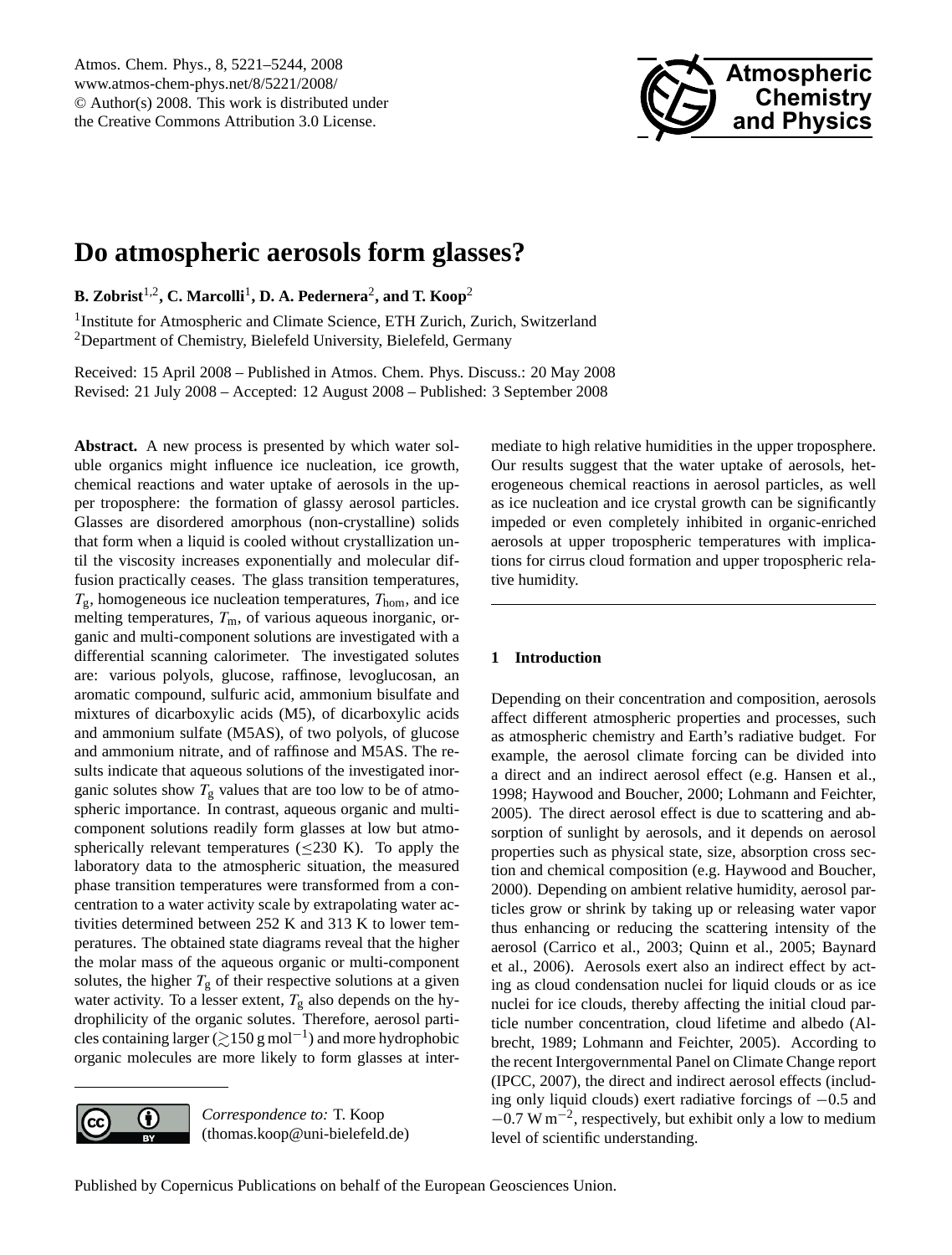The atmospheric aerosol is a complex mixture of various inorganic and organic components. The organic fraction can represent 50% or more of the total aerosol mass depending on geographical location and/or altitude (e.g. Novakov et al., 1997; Middlebrook et al., 1998; Kanakidou et al., 2005; Murphy et al., 2006), but its composition in terms of chemical structures of individual molecules remains unidentified to a large extent (Saxena and Hildemann, 1996; Kanakidou et al., 2005). The water soluble organic fraction contributes substantially to the total organic aerosol and typically contains mono-, di- and polycarboxylic acids, polyols, dialkyl ketones, polyphenols, aromatic aldehydes and acids, sugars, anhydrosugars and other functional groups (Rogge et al., 1993; Kanakidou et al., 2005; Decesari et al., 2006).

Aerosol particles in the atmosphere may occur as solid or liquid particles or as a mixture of both depending on their composition and ambient conditions (e.g. Martin, 2000; Colberg et al., 2003; Marcolli et al., 2004). The organic fraction, however, tends to remain liquid instead of crystallizing as the temperature is decreased and, thus, organic aerosol particles may form highly viscous liquids (Marcolli et al., 2004). When the viscosity of such a liquid reaches a value in the order of  $10^{12}$  Pa s, the molecular motion becomes so slow, that the sample vitrifies within timescales of seconds to minutes at the glass transition temperature  $T_{\rm g}$  (Debenedetti and Stillinger, 2001). Glasses are amorphous substances that behave mechanically like solids (Debenedetti, 1996). The ability to form a glass depends strongly on the chemical and physical properties of a given substance and its mixing state (Angell, 1995, 2002). Glasses are ubiquitous in nature (Angell, 1995) and are widely applied in bioengineering (Langer and Vacanti, 1993), food technology (Slade and Levine, 1994), pharmaceutical industries (Kerč and Srčič, 1995; Craig et al., 1999; Hancock and Zografi, 1997) or cryobiology (Pegg and Karow, 1987; Angell, 2002).

If aerosol particles were present as glasses, this would influence several physical and chemical processes in the atmosphere significantly: Water uptake from the gas phase would be drastically impeded or even completely inhibited in glassy aerosols, thus reducing the direct aerosol effect. Similarly, glass formation would affect the ice nucleation efficiency of aerosol particles. Peter et al. (2006) recently suggested that a suppressed ice nucleation might be a possible explanation of the observed high supersaturations with respect to ice in recent field experiments (Jensen et al., 2005). Furthermore, if aged aerosols become more and more viscous due to polymerization reactions (e.g. Kalberer et al., 2004; Denkenberger et al., 2007) they might turn more easily into glasses and further aerosol processing could be ceased.

In this study, the potential of atmospheric aerosols to form glasses will be explored by investigating the glass transition temperatures of atmospherically relevant aqueous solutions. The paper is structured in the following way: Sect. 2 compares the thermodynamics of glass and crystallization/melting phase transitions. Section 3 exemplifies

the use of differential scanning calorimetry to observe such phase transitions in aqueous solutions. Sections 4 and 5 compare the dependence of glass transition temperatures of aqueous solutions on their concentration and water activity. Sections 6 to 8 show results of glass transition temperature measurements of various aqueous organic, inorganic and multicomponent solutions of atmospheric relevance. Finally, in Sect. 9, the potential effects of glassy aerosols on atmospheric processes are discussed.

#### **2 Physical background of glass transition**

Figure 1a depicts schematically the enthalpy  $H$  and the entropy S change as a function of temperature for a liquid-tosolid phase transition and a glass transition. Cooling a stable liquid results normally in a decrease in both  $H$  and  $S$  (green line). If crystallization occurs without supercooling at the equilibrium melting point  $T<sub>m</sub>$  (vertical blue line), this causes an abrupt decrease in  $H$  and  $S$ , which is indicative of a firstorder phase transition (Atkins, 1996). Cooling the crystal to even lower temperatures further decreases H and S in a continuous way (slanted blue line). Upon warming the system follows the same path since both  $H$  and  $S$  are thermodynamic state functions.

The behavior described above is, however, an idealized case, because most liquids do not show a completely reversible behavior at  $T_m$ ; instead they usually exhibit supercooling below  $T<sub>m</sub>$  as crystallization is kinetically hindered and requires a nucleation process. In this case,  $H$  and  $S$  decrease continuously even below  $T_m$  (green line to the left of  $T<sub>m</sub>$ ). In such a supercooled (metastable) liquid nucleation can occur at any given moment, in which case  $H$  and  $S$  would drop abruptly to their crystal values at the nucleation temperature. The viscosity of the liquid increases upon cooling, slowing down molecular motion, which in turn may inhibit nucleation and/or crystal growth. At even lower temperatures, molecular motion becomes so slow that on the experimental timescale the molecules cannot equilibrate to the lowest energy state of the liquid (Debenedetti, 1996; Debenedetti and Stillinger, 2001).

This kinetic phenomenon is called vitrification or glass formation and the corresponding temperature is termed the glass transition temperature,  $T_g$ . Below  $T_g$ , the substance is a glass, i.e. a non-crystalline amorphous state that behaves mechanically like a solid (Debenedetti and Stillinger, 2001). Because translational and reorientational degrees of freedom practically are frozen on experimental timescales below  $T_{\rm g}$ ,  $H$  and  $S$  in the glassy state decrease upon cooling with a slope that is similar to that of the crystal (red line, Angell, 2008). The change in slope of H and S at  $T<sub>g</sub>$  is indicative of the glass transition. During the glass transition neither a release of latent enthalpy nor a discontinuous change in the ordering of the molecules occurs, thus, glass formation is not easily observed by many experimental techniques. One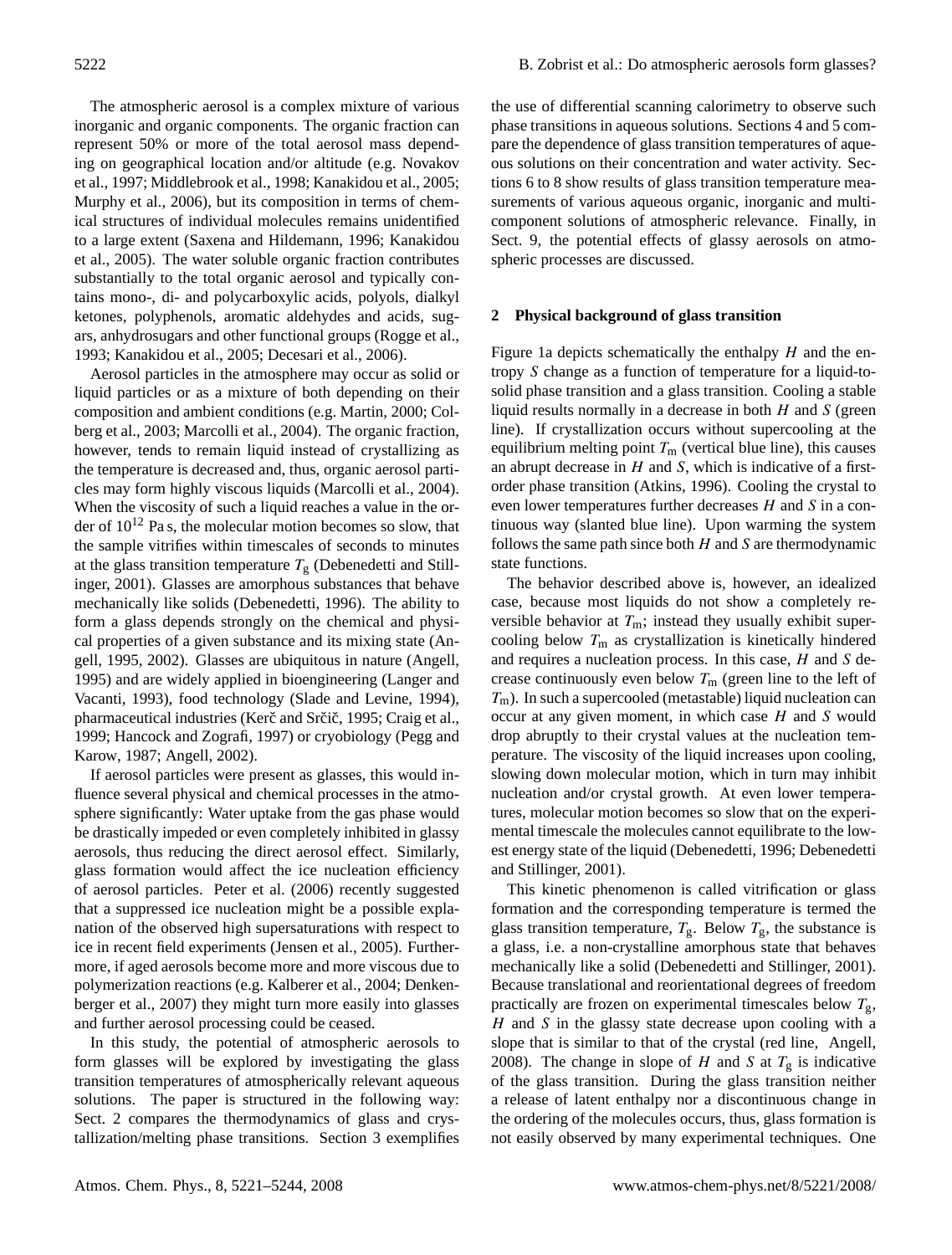standard technique that is very well suited for investigations of both crystal nucleation and glass formation is Differential Scanning Calorimetry (Folmer and Franzen, 2003). This is, because this technique is sensitive to the isobaric heat capacity of the sample,  $c_p=(\partial H/\partial T)_p$ , i.e. the slope of H in Fig. 1a.

Panels (b) and (c) of Fig. 1 show the temperature dependence of  $c_p$  for a first-order liquid-to-solid phase transition and a glass transition, respectively. Also included as the dashed grey curves are the signals that are typically observed in Differential Scanning Calorimetry (DSC) experiments for such phase transitions. Figure 1b shows that the crystal exhibits a smaller  $c_p$  value than the liquid. Within a limited temperature range around  $T<sub>m</sub>$  one can assume  $c<sub>p</sub>$  of both phases to be approximately independent of temperature. Upon warming latent heat is absorbed by the crystal at  $T<sub>m</sub>$ without any increase in temperature, i.e. *H* changes instantaneously and, hence,  $c_p$  nominally becomes infinite at  $T_m$ (indicated by the vertical blue and green arrows). However, because of the inherent thermal lag within the DSC apparatus, the DSC thermogram displays a broadened peak, with the integrated peak area of the grey dashed line amounting the total melting enthalpy of the sample.

Figure 1c shows the behavior of  $c_p$  upon heating a glass. Here,  $c_p$  changes from the smaller value of the glass to the higher value of the (supercooled) liquid at  $T<sub>g</sub>$ . The step-like DSC signal in panel (c) closely follows the change in  $c_p$ . In the following section, we will show several examples of DSC experiments in which crystallization and melting processes as well as glass transitions occurred.

### **3 Competition between glass formation and ice crystallization in aqueous solutions**

Glass formation is observed in many different systems such as minerals, metals, polymers, and also in aqueous solutions (e.g. Angell, 1995; Debenedetti and Stillinger, 2001; Angell, 2002). Even pure water can vitrify, however, only when hyperquenching small water samples at extremely large cooling rates of  $\sim$ 10<sup>5</sup> K s<sup>-1</sup> (Kohl et al., 2005). At moderate cooling rates ( $≤20$  K min<sup>-1</sup>) ice nucleates readily in water and dilute aqueous solutions before glass formation occurs. On the other hand, at very high solute concentrations glass formation is observed frequently even when cooling rates are moderate. In the following section, the different processes that occur in aqueous solutions of varying solute concentration are discussed using aqueous glucose solutions as a model system.

On the left-hand side of Fig. 2 three typical DSC thermograms are shown. The experiments were performed with emulsified samples, i.e. small micrometer-sized aqueous droplets in an inert oil matrix (see Appendix A1 for experimental details). The small arrowheads in panels  $(a)$ – $(c)$ show the course of the experimental runs. The capital let-



**Fig. 1.** Thermodynamic representation of a crystallization/melting (first-order phase change) and a glass transition. **(a)**: Enthalpy and entropy change during the phase transitions; **(b)** and **(c)** isobaric heat capacity for a first-order phase change and a glass transition. This figure is adapted from Debenedetti and Stillinger (2001) and from Folmer and Franzen (2003).

ters indicate points that are of special interest (see discussion below). Panels (d)–(f) on the right-hand side depict the binary glucose/water state diagrams as a function of the glucose weight fraction. In these panels, the black lines represent the ice melting point curve,  $T<sub>m</sub>$ , the homogeneous ice nucleation curve,  $T_{\text{hom}}$ , and the glass transition curve,  $T_{\text{g}}$  (All curves are based on experimental data points, given as symbols, from this and previous studies). Water is supersaturated in the area between  $T_m$  and  $T_{\text{hom}}$ , but can persist as a metastable liquid upon cooling because ice formation in that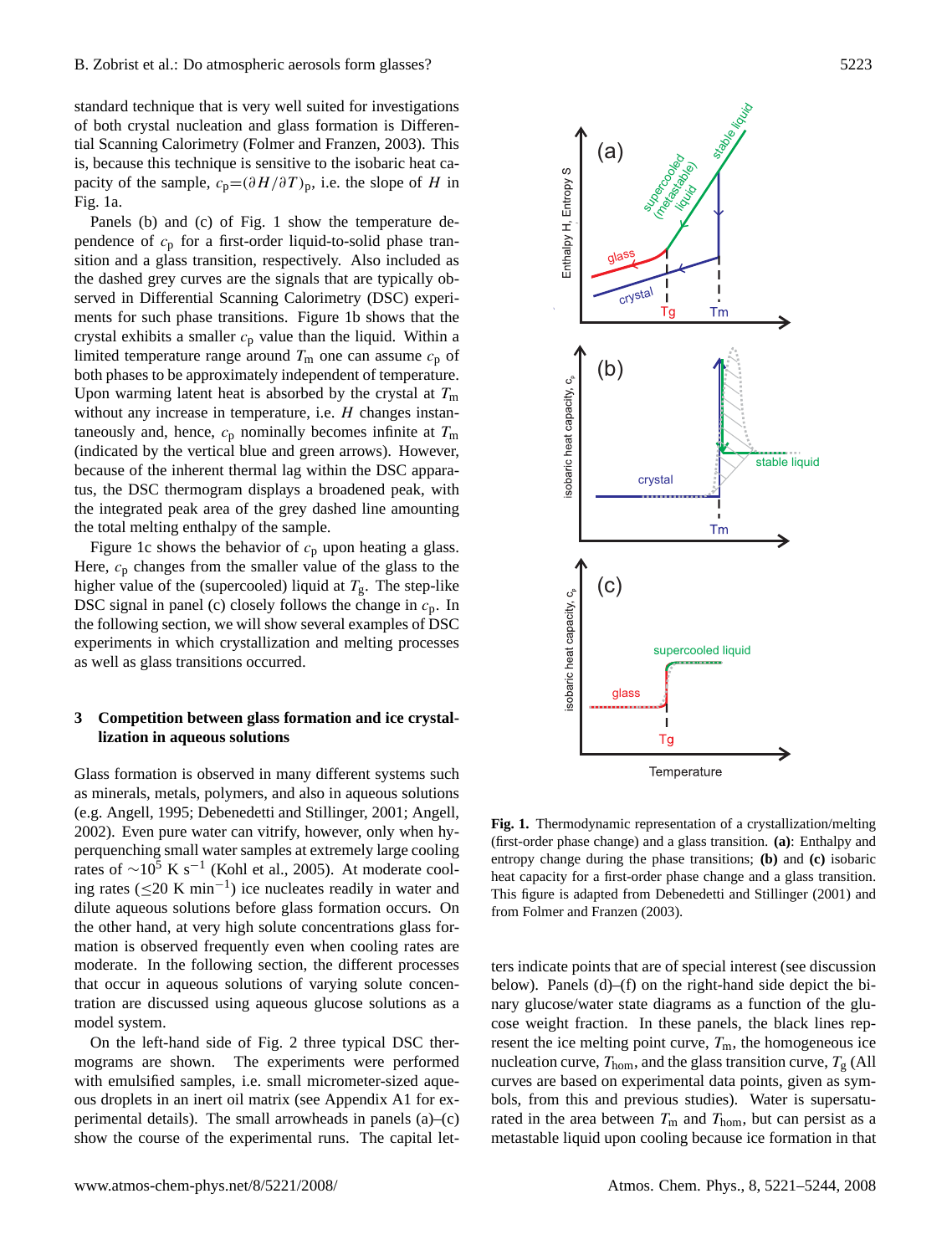

**Fig. 2.** DSC thermograms, **(a)**–**(c)**, and state diagrams, **(d)**–**(f)**, of aqueous glucose solutions. The upper, middle and lower panels (separated by black lines) show the measurements for aqueous solutions with glucose weight fractions of 0.760, 0.10 and 0.599, respectively. The experiments in (a)–(c) show cooling/heating cycles from ~308 K to ~153 K with 10 Kmin<sup>-1</sup>. (d)–(f): Filled symbols are data from this study, open symbols from literature: circles (Rasmussen and MacKenzie, 1972), squares (Rasmussen and MacKenzie, 1972; Miyata and Kanno, 2005) and triangles (Roos, 1993; Seo et al., 2004). The hash denotes the glass transition temperature of the freeze concentrated solution. The ice melting curve,  $T_m$ , is from Young (1957), and it is extrapolated to lower temperatures (dashed part) so that it intersects the glass transition curve at the measured glass transition temperature of the freeze concentrated solution (hash). The homogeneous freezing curve, T<sub>hom</sub>, is a polynomial fit through all data points and the dotted part is an extrapolation to lower temperatures. The glass transition curve is obtained through a Gordon-Taylor fit (see also Sect. 4). The colored curves depict the course of the DSC experiments linked to the panel on the left side, e.g. (a) is linked with (d). The solid lines are based on the DSC measurements, while the dotted lines are idealized trajectories during the crystallization process when no phase equilibrium exists within the samples. The capital letters in the panels indicate points that are of special interest.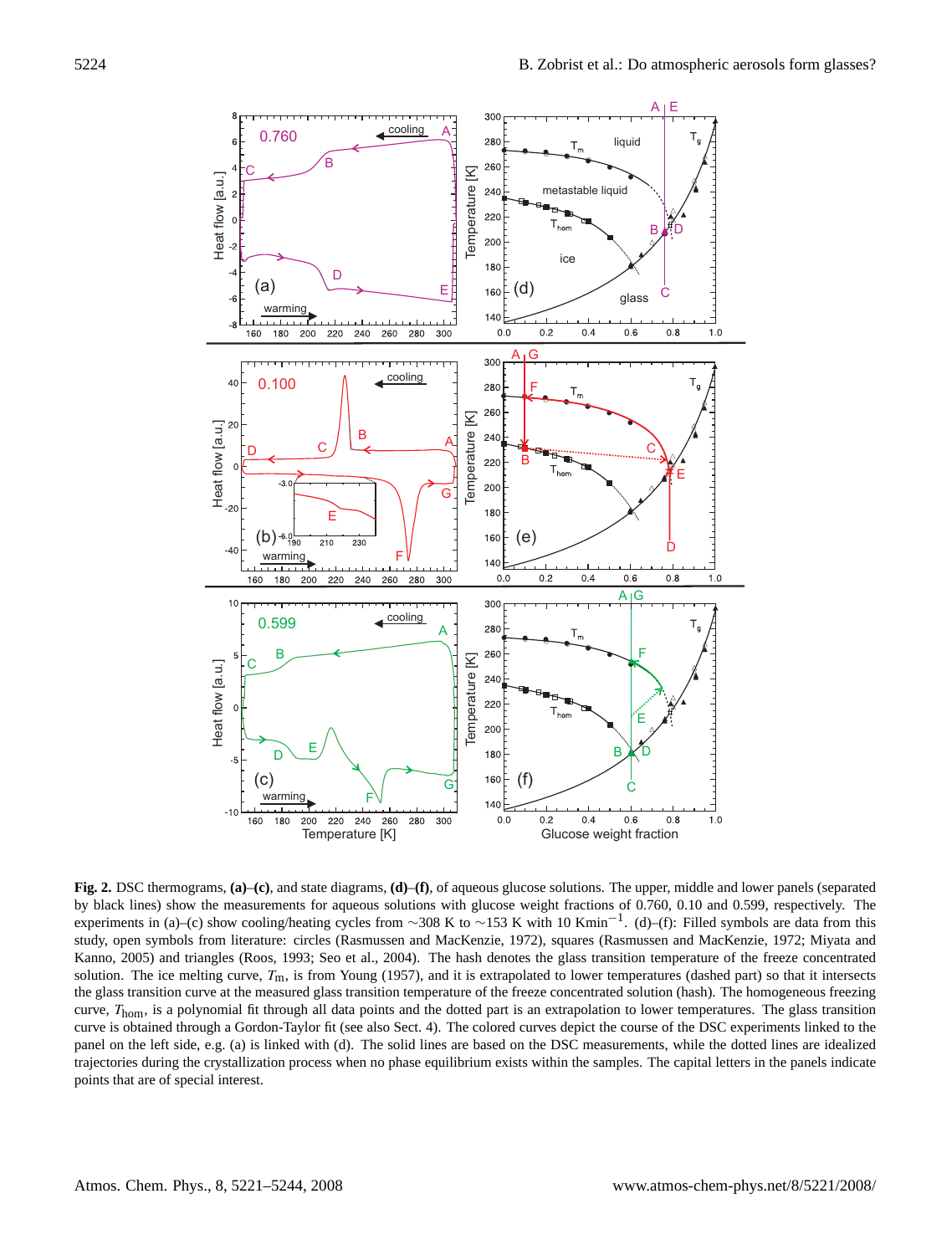region is kinetically hindered in small droplets. Note, that  $T<sub>m</sub>$ depicts the equilibrium line of glucose solutions and hexagonal ice. However, metastable cubic ice might also form implying a slightly lower ice-liquid equilibrium curve, which might also be applicable in some experiments (see Murray, 2008b). Since we cannot determine cubic ice formation in our experiments and due to the lack of data on the exact equilibrium lines of cubic ice, we refer to the properties of hexagonal ice in our discussion. However, this does not restrict any statement in the conclusions. The colored lines and capital letters refer to the thermograms on the left-hand side, which we now discuss individually.

Figure 2a shows an experimental run of a concentrated glucose solution with a solute weight fraction,  $w_2$ , of 0.760. The sample is cooled from initially 308 K (point A) down to 153 K (point C). At around 210 K a smooth S-shaped step is observed (point B). Reheating the sample from point C to point E again results in a smooth step in the heat flow signal at a similar temperature (point D). The pathway A–E is also overlayed onto the state diagram in panel (d) as the colored line. Throughout the entire experiment the concentration of the solution remains constant. From this analysis we see that the colored line crosses the  $T_g$  curve at ~210 K, indicating that the observed steps in the thermograms are due to glass formation (point B) and the reverse glass-to-liquid transition (point D).

Figure 2b shows an experiment of a dilute glucose solution with  $w_2$ =0.100. When the sample is cooled from 308 K (point A) to 153 K (point D), a large exothermic signal appears at ∼230 K (point B), due to homogeneous ice nucleation and growth in the aqueous droplets. The solute is expelled from the growing ice crystals resulting in the formation of a highly concentrated glucose solution. This is indicated in panel (e) by the dotted arrow connecting points B and C. Upon further cooling, the concentration of the remaining solution follows the  $T<sub>m</sub>$  curve, thereby further increasing in concentration, until it vitrifies at the point E where the  $T<sub>m</sub>$ and  $T_g$  curves meet. The glass transition is not observable during the cooling cycle in panel (b) because it is hidden below the ice nucleation peak. Provided that the ice crystals cannot grow further in the glass, the concentration of the glassy solution remains constant upon further cooling (vertical line towards point D in panel e). During the heating cycle a small glass transition step of the glucose solution is observed (see point E in the enlarged inlet of panel b). This point is termed  $T_{\varrho}^{'}$  $\frac{d}{g}$  or "the glass transition temperature of the freeze concentrated solution", which is marked in panel (e) with a red hash at point E. Upon further heating, the solution concentration follows the  $T<sub>m</sub>$  curve and the ice continuously melts until at point F the entire sample is again liquid.

Figure 2c depicts an experiment of a glucose solution at intermediate concentration with  $w_2$ =0.599. Upon cooling from 308 K (point A) to 153 K (point C) a glass transition is observed at ∼180 K (point B), see panel (f) for comparison. In the heating cycle, the glass-to-liquid transition is

again observed at ∼180 K. Then an additional exothermic peak appears at ∼210 K (point E). This signal can be attributed to ice crystallization in the sample, which leads to an increase of the glucose solution concentration until the  $T<sub>m</sub>$  curve is reached (dotted arrow in panel f). There the ice starts to melt upon heating until it is completely melted at ∼255 K (endothermic peak in panel c (point F), see also panel (f) for comparison). At this point the solution reaches its initial weight fraction of 0.599. The experiment shown in Fig. 2c imposes the question of why ice formation did not occur during the cooling cycle but only upon warming. It seems reasonable that ice germs larger than the critical size may have nucleated during cooling when the sample crossed the extrapolated  $T_{\text{hom}}$  curve just before it vitrified at point B. However, the very high viscosity of the sample inhibited the ice crystal growth. No signal is observed in the thermogram, because the release of latent heat due to the formation of critical germs is much too small to be detected by the DSC. Upon heating, the solution viscosity became low enough at about 30 K above  $T_g$  so that the ice germs in the droplets could grow to macroscopic crystals, resulting in the exothermic peak at point E.

To summarize this section, three principal cases of glass formation in aqueous solutions can be distinguished in Fig. 2. Firstly, the aqueous solution is so concentrated that ice does not crystallize and a glass formation is observed at  $T_{\rm g}$ . Secondly, in dilute solutions ice crystallizes homogeneously and glass formation in the freeze concentrated solution occurs at  $\overset{\mathtt{p}}{T_{\mathrm{g}}}$  $r'_{\rm g}$  upon cooling.  $T'_{\rm g}$  $\mathbf{g}$  is a unique point in the state diagram of each solute, defined as the intersection between the  $T_{\rm g}$  and  $T<sub>m</sub>$  curves. Thirdly, at intermediate concentrations, some solutions vitrify upon cooling and do not form ice until temperatures typically 10–30 K above  $T_g$  are reached.

### **4 T**<sup>g</sup> **in aqueous solutions – organic versus inorganic solutes**

Figure 3 shows  $T_g$  as a function of the solute weight fraction for selected organic and inorganic solutes. The displayed organic solutes raffinose  $(C_{18}O_{16}H_{32})$ , glucose  $(C_6O_6H_{12})$  and levoglucosan  $(C_6O_5H_{10})$  represent constituents of a typical biomass burning aerosol (Decesari et al., 2006) and the inorganic solutes belong to the most frequently occurring inorganic substances in atmospheric aerosol particles. The triangles and squares represent experimental data from this and reference studies, respectively, and the colored curves are fits to the data according to Eq. 1 (see discussion below).

All solutions exhibit a strong dependence of  $T_g$  on the solute weight fraction,  $w_2$ , with larger  $w_2$  values leading to higher  $T_g$ . All curves have the  $T_g$  value of pure water in common (136 K at  $w_2=0$ , see black triangle in Fig. 3), but show different slopes with increasing solute weight fraction. The increase of  $T_g$  with increasing  $w_2$  is strongest for raffinose and weakest for NH4HSO4. It is noteworthy that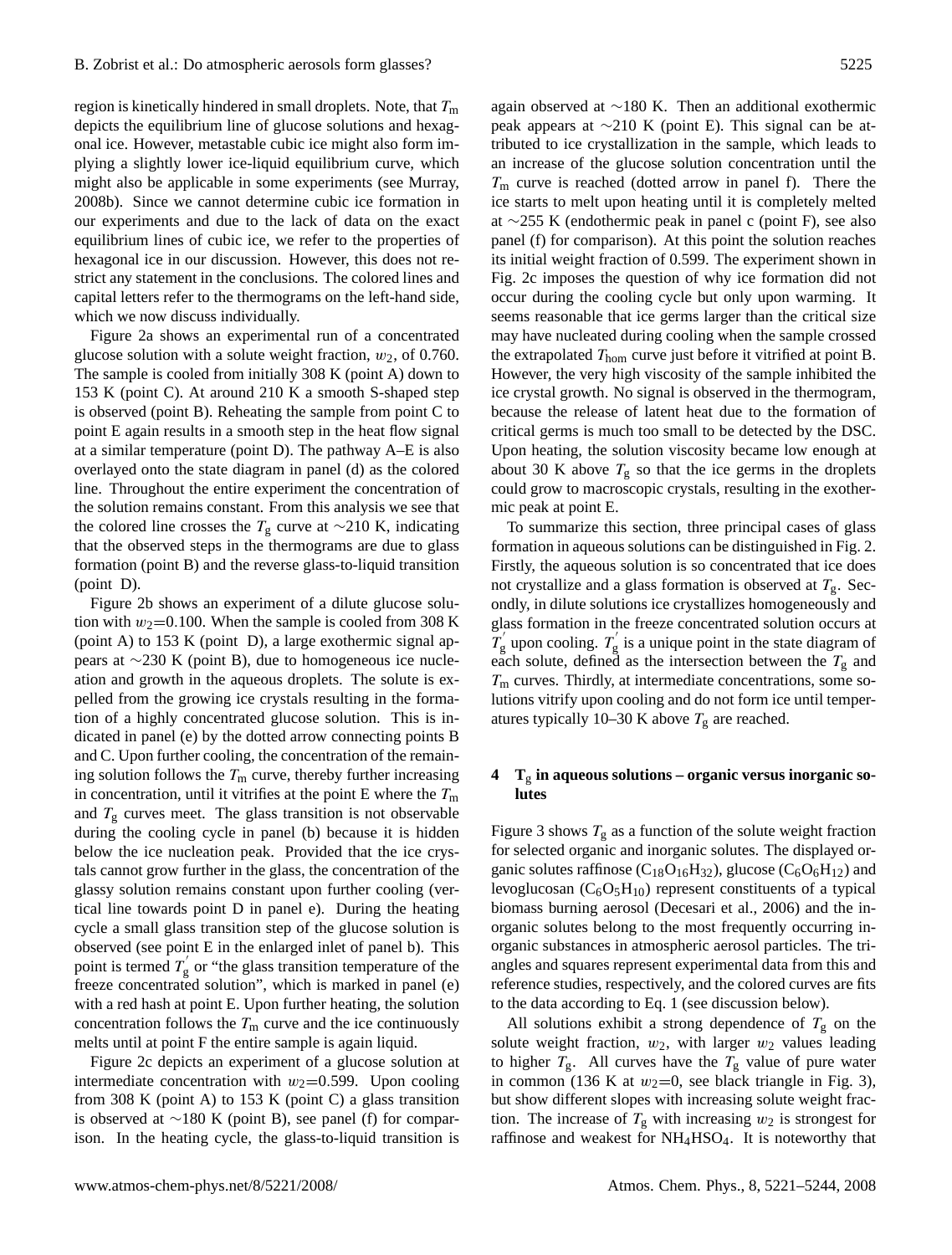

**Fig. 3.** Glass temperatures as a function of the solute weight fraction for six organic and inorganic solutes. The open triangles are measurements from this study. Brown squares, blue squares, red diamonds and red right pointed triangles are data from Kanno and Itoi (1984), Satoh and Kanno (1982), Seo et al. (2004) and Roos (1993), respectively. The filled black triangle shows the glass temperature of pure water, which has a value of 136 K. (e.g. Johari et al., 1987; Kohl et al., 2005). The solid curves are calculated according to Eq. 1.

the organic solutes exhibit higher  $T_g$  values than the inorganic ones and that for organic solutes  $T<sub>g</sub>$  at a given concentration is the higher, the larger the molar mass of the solute. Limitations exist for the concentration range over which glass formation can be determined experimentally when using moderate cooling rates, in agreement with our discussion of Fig. 2 above. For example, at low solute concentrations,  $T_{\rm g}$  can be determined in sulfuric acid solutions only when  $w_2$  exceeds a value of ~0.3, whereas aqueous glucose solution vitrify when  $w_2$  exceeds ∼0.6. At lower concentrations, ice nucleates homogeneously in the samples (see, e.g. Fig. 2b/e) although glasses could form if the samples were hyperquenched. Similar limitations exist when  $w_2$  reaches values close to one, because the solute itself often crystallizes under such highly supersaturated conditions.

For various purposes it is desirable to have an appropriate description of  $T<sub>g</sub>$  over the entire concentration range  $0 \le w_2 \le 1$ . Indeed, Gordon and Taylor (1952) have developed an empirical formulation for  $T_g$  based on experimental data of binary polymer blends. This so-called Gordon-Taylor equation has been widely applied in polymer research (Koleske and Lundberg, 1969) and also to aqueous solutions of carbohydrates in food science (e.g. Roos, 1993). In aqueous solutions, the glass transition temperature at a specific solute weight fraction,  $T_g(w_2)$ , can be expressed according to the Gordon-Taylor equation as (Gordon and Taylor, 1952; Katkov and Levine, 2004):

$$
T_g(w_2) = \frac{w_1 T_{g1} + \frac{1}{k} w_2 T_{g2}}{w_1 + \frac{1}{k} w_2},\tag{1}
$$

where  $w_1$  and  $w_2$  are the weight fractions of water and of the solute,  $T_{g1}$  and  $T_{g2}$  are the glass transition temperatures of pure water and of the pure solute, and  $k$  is a solute specific constant. In this study, we use a value of 136 K for  $T_{g1}$  (Johari et al., 1987; Kohl et al., 2005). The colored lines in Fig. 3 are fits to the experimental data using Eq. (1). These fits yield values for  $T_{g2}$  and k as listed in Table A3 in Appendix A3 together with a sensitivity analysis of the fit parameters.

## **5 Concentration versus water activity dependence of**  $T_m$  and  $T_g$

In the atmosphere, the concentration of an aqueous aerosol particle is determined by the ambient relative humidity, RH. Therefore, state diagrams in terms of the solute weight fraction as those shown in Figs. 2 and 3 have only limited applications for atmospheric considerations. A much better way is to show data in terms of temperature versus water activity,  $a_w$ , because RH is equal to  $a_w$  of aerosol particles that are in equilibrium with the ambient relative humidity and for which the Kelvin effect is negligible.

This approach is shown in Fig. 4 for aqueous glucose and sulfuric acid solutions. In addition to the  $T_g$  curves, the ice melting point curves  $(T_m)$  are also shown. In panel (a) both substances show a decrease in  $T<sub>m</sub>$  with increasing solute content, but a very different dependence on  $w_2$ . The glass transition temperatures increase with decreasing water content with glucose exhibiting higher  $T_g$  values than H<sub>2</sub>SO<sub>4</sub> at similar concentrations. In panel (b), the same data are shown as a function of the water activity. Now the  $T<sub>m</sub>$  curves of both solutes collapse onto a single line because the water activity of any aqueous solution in equilibrium with ice is the same independently of the nature of the solute (Koop, 2002). The shape of the two  $T_g$  curves is also modified. Both curves start at  $T_{\text{g1}}$ =136 K and end at the solute specific  $T_{\text{g2}}$ value. However, the glass transition curve in  $H_2SO_4$  solutions does not exceed temperatures of 160 K for the most part of the  $a_w$ -range. Only at  $a_w \le 0.05$ ,  $T_g$  increases almost vertically towards  $T_{g2}$ . In contrast,  $T_g$  in glucose solutions increases considerably already at high water activities. The difference in  $T_g$  between the two solutes is strongly enhanced when compared to panel (a) because of the different  $w_2 \leftrightarrow a_w$ dependence of the two solutes.

A H<sub>2</sub>SO<sub>4</sub> solution with a solute weight fraction of  $w_2$ =0.6 exhibits a water activity of only 0.05, whereas a similarly concentrated glucose solution exhibits a water activity of ∼0.8. The above weight fraction corresponds to a solute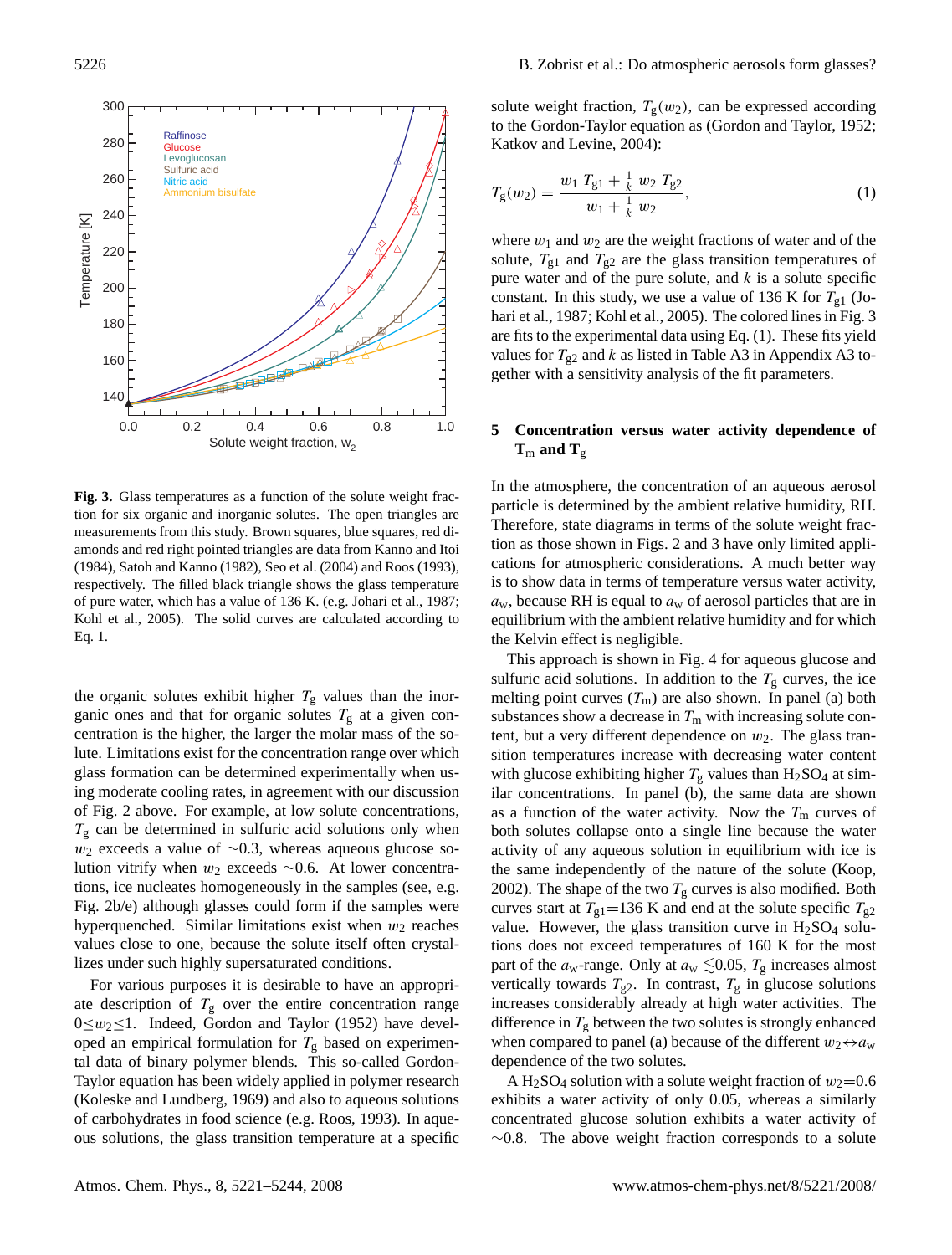

**Fig. 4.** Glass and ice melting temperatures of sulfuric acid and glucose as a function of the solute weight fraction, **(a)** and as a function of the water activity of the solution,  $(b)$ . (a): Brown and red dashed lines: Ice melting temperatures of H<sub>2</sub>SO<sub>4</sub> (Gable et al., 1950) and glucose (Young, 1957); Brown and red symbols as in Fig. 3; Brown and red solid lines: Glass curves calculated according to Eq. 1. (b): Brown-red patterned line: Ice melting temperatures of  $H_2SO_4$  and glucose according to Koop et al. (2000); Red symbols and red solid line: Glucose data of panel (a) converted from the concentration to the water activity scale using Eq. (A2). Brown triangles and brown solid line:  $T_g$  of H<sub>2</sub>SO<sub>4</sub> as a function of  $a_w(w_2, T)$  calculated with the AIM-model by Clegg et al. (1998). For T <180 K we assumed that  $a_w(w_2, T)=a_w(w_2, T=180 \text{ K}).$ 

mole fraction of 0.355 (assuming that sulfuric acid dissociates to H<sup>+</sup> and HSO<sub>4</sub><sup> $-$ </sup>) and a water activity of 0.05 at  $T_g$ . A glucose solution with the same mole fraction exhibits a water activity of 0.532 at  $T_g$ . This differing behavior can be understood by considering that  $H_2SO_4$  (like other inorganic salts and acids) dissociates into charged ions, which strongly affect water activity even at smaller concentrations. In contrast, glucose and other non-dissociating water soluble organics interact with water mainly through hydrogen bonds and van der Waals forces, with a less dramatic effect on water activity. Therefore, at a given solute weight fraction, inorganic solutions typically exhibit a lower water activity than organic solutions. Applying the examples shown in Fig. 4 to the atmospheric situation we find that at high and intermediate relative humidities  $T<sub>g</sub>$  of H<sub>2</sub>SO<sub>4</sub> is too low to be of atmospheric relevance. Similar conclusions result from an analysis of  $HNO<sub>3</sub>$  and  $NH<sub>4</sub>HSO<sub>4</sub>$  solutions (not shown). Moreover, at low relative humidities inorganic substances present in the atmosphere tend to crystallize instead of forming glasses: for example, we did not observe glass formation in ammonium sulfate solutions due to the crystallization of  $(NH_4)$ <sub>2</sub>SO<sub>4</sub>. In contrast, organic solutes with properties similar to glucose may readily form glasses under atmospheric conditions. Therefore, we have investigated  $T_g$  of aqueous solutions of a large variety of organic substances. As discussed above, the glass transition temperatures are required as a function of water activity for atmospheric applications. The AIM-model by Clegg et al. (1998) allows the calculation of the water activity in inorganic ionic solutions typically found in the atmosphere over a wide temperature and concentration range. For most organic substances of interest no such parameterizations are available, since most of the existing  $a_w$  data were measured at ambient temperatures or above. Group contribution methods such as UNIFAC (Fredenslund et al., 1975) are often inaccurate for the prediction of activity coefficients of multi-functional organics and usually they are not parameterized for use at low temperatures. Therefore, we have measured not only  $T_g$  but also  $a_w$  of the investigated solutions of organics with a commercial dew point water activity meter, see Appendix A4 for details, in the temperature range between 289 K and 313 K. This data together with  $a<sub>w</sub>$  values derived from the melting point depression temperatures below 273 K were used to extrapolate water activities to low temperatures and, thus, allow an estimate of  $a_w$  at the measured  $T_{\text{hom}}$  and  $T_{\text{g}}$  values (see Appendix A4).

### **6 T**<sup>g</sup> **in binary aqueous organic solutions**

In the previous section we have seen that organic aerosol constituents seem to have a tendency to form glasses at atmospherically relevant conditions (i.e. temperatures, compositions and relative humidities). Hence, we focus the subsequent discussion on glass transitions of pure organic or organic-rich aqueous solutions. Figure 5 shows the glass transition temperatures together with homogeneous ice nucleation and ice melting temperatures for various aqueous organic solutions as a function of the solution water activity. The raw data as a function of the solute weight fraction are listed in Table A1 and the conversion to the water activity scale has been performed as explained in the previous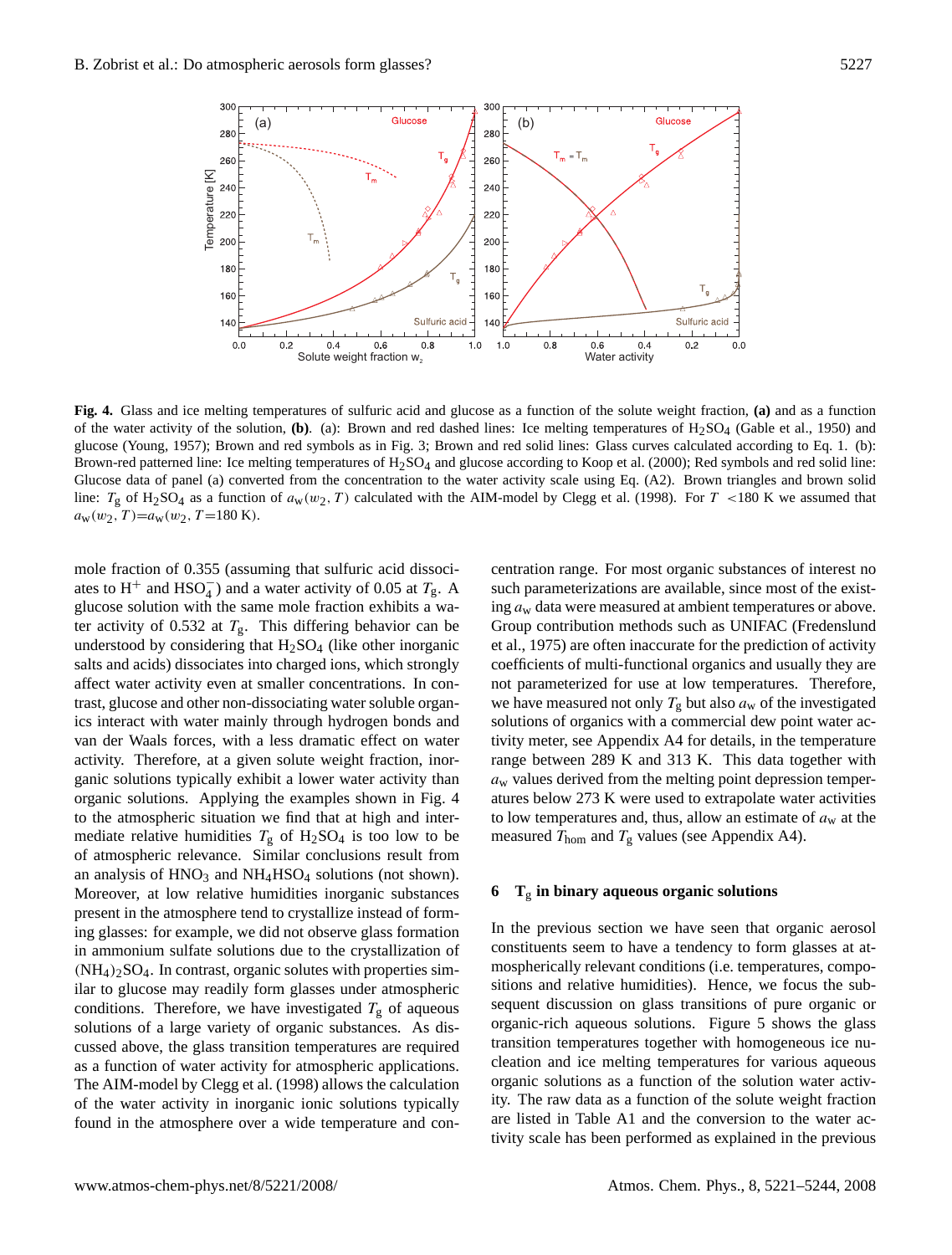section and Appendix A4. The investigated substances have either been identified in atmospheric aerosols or represent substances that are atmospherically relevant in terms of functional groups and molar mass. Panel (a) depicts the experimental results for aqueous solutions of polyols with 4, 6, 8 and 10 carbon atoms (C4-C10) and a C:O ratio of 2:1. The molar masses increase from 90.1 g mol<sup>-1</sup> for the C4 polyol up to 220.3 g mol<sup>−1</sup> for the C10 polyol. The  $T_{\rm g}$  curves of the polyol solutions rise from 136 K at  $a_w=1$  to the glass temperatures of the pure polyols  $(T_{g2})$  at  $a_w=0$  (Note that only a limited range is shown in the figure). In general, the measured data points are well reproduced by the Gordon-Taylor equation shown as the colored curves in the figure. For a given  $a_w$ , the glass transition temperature of a polyol solution is higher for higher molar mass of the polyol and this trend becomes more pronounced at lower water activities. The  $T_{\rm g}$ curve for the C4 aqueous solutions is almost horizontal, since  $T_{g2}$  of pure C4 is only about 20 K higher than that of pure water. The  $T_{\rm g}$  curve for C10 aqueous solutions on the other hand strongly increases to the  $T_g$  value of pure C10. The C6 and C8 curves lie in between the C4 and the C10 curves corroborating a clear trend to higher  $T_g$  values with increasing molar mass for this series of polyols. The experimentally determined  $T_{\rm g}^{'}$  $\gamma_{\rm g}$  values (open triangles) usually agree well with the  $T_{\rm g}^{'}$  $T_{\rm g}$  value derived from the intersections between the  $T_{\rm m}$ curve and the  $T_g$  curves. The lowest measured  $T_g$  for the C6 solutions (green triangle at  $T \approx 165$  K and  $a_w \approx 0.8$ ) falls clearly below the homogeneous ice nucleation curve (solid black line). According to Koop et al. (2000), such a solution should freeze at a temperature of about 187 K. However, neither an emulsion nor a bulk sample froze during the cooling cycle, but ice crystallization was observed upon warming to ∼10 K above  $T_g$  representing the case shown in Fig. 2c. The experimental  $T_{\text{m}}$  data fall almost perfectly onto the ice melting curve, indicating that the  $a_w$  parameterization for the polyols are accurate at these temperatures. The experimental  $T<sub>hom</sub>$  data of the polyol solutions show a small but systematic deviation from the homogenous ice nucleation curve that increases at lower water activities. It is not clear whether this deviation is due to uncertainties in the extrapolation of  $a<sub>w</sub>$  to low temperatures or, alternatively, due to hindered ice formation as a consequence of the high viscosity of the C6, C8 and C10 solutions. Panel (b) compares data of aqueous solutions of a mono- (glucose), di- (sucrose) and trisaccharide (raffinose). The C:O ratio increases slightly from 6:6 for glucose, over 12:11 for sucrose up to 18:16 for raffinose. A similar trend as in panel (a) is observed: A larger molar mass of the organic solute leads to a higher  $T<sub>g</sub>$  temperature at a given water activity. The  $T_{g2}$  values of the anhydrous sugars were estimated based on the Gordon-Taylor equation as 296.1 K, 335.7 K and 395.7 K for glucose, sucrose and raffinose, respectively. The data are in very good agreement with direct  $T_{\rm g}$  measurements on the pure melt investigated in this study and by Roos (1993), with values of 296.1 K for glucose and 333 K for sucrose. Note that for similar molar masses the  $T_g$ values of the pure sugars are higher than those of the pure polyols: The glass transition of pure glucose is about 70 K higher than that of the pure C8, although their molar masses differ by less than 2  $g$  mol<sup>-1</sup>. This indicates that, in addition to molar mass, the molecular structure of the organic molecules significantly affects their glass temperature. The same trend holds also for the  $T_g$ g values but it becomes weaker the higher the  $a_w$  values.

The experimentally determined  $T_{g}^{'}$ g differ by about 5 K from those given by the intersection of the melting point and glass curves. This discrepancy may result from the experimental difficulty to determine  $T_{g}^{'}$  $\frac{y}{g}$  or from inaccuracies in the conversion from weight fraction to water activity. Several experimental  $T_g$  are clearly below the  $T_{\text{hom}}$  curve, e.g. for sucrose solutions with  $w_2=0.5$  and 0.6 (see the green triangles at  $a_w$  values of 0.875 and 0.825 in Fig. 5b). In these experiments, the samples were hyperquenched at a very large cooling rate of 75 K s<sup>-1</sup> (Luyet and Rasmussen, 1968). On the other hand, at moderate cooling rates of 10 K min−<sup>1</sup> homogeneous ice nucleation was observed for sucrose solutions with  $w_2=0.55$  (green square with a  $T_{\text{hom}}$  of ~210 K, Miyata and Kanno, 2005). This comparison indicates that in the region close to the intersection of the  $T_{\text{hom}}$  and  $T_{\text{g}}$  curves also cooling rates are very important in determining whether glass formation or ice crystallization occur upon cooling. If a glass forms upon cooling in that area, then ice usually crystallizes upon warming (see discussion of Fig. 2). This was also observed for the two raffinose solutions with a  $T_g$  of ~190 K. The good agreement of the experimental  $T<sub>m</sub>$  and  $T<sub>hom</sub>$  data with the predicted theoretical lines indicates again that the  $a<sub>w</sub>$  parameterization for the sugar solutions are very accurate to low temperatures.

Panel (c) of Fig. 5 compares three polyols with almost the same  $T_{g2}$  value, but with different C:O ratios. At low water activities the  $T_g$  curve for glycerol (C:O ratio of 1:1) reveals the steepest slope followed by 1,2,6-hexanetriol (C:O ratio of 2:1) and 2,5-hexanediol (C:O ratio of 3:1) indicating that the glass transition of aqueous solutions depends also on the hydrophilicity of the substance. For the moderately hydrophobic 2,5-hexanediol the plasticizing effect of water is less effective than for the very hydrophilic glycerol. Thus the 2,5-hexanediol glass curve exhibits high values over a large water activity range and drops off rather steeply to the glass temperature of pure water only at high  $a_w$ .

Finally, we show that glass formation is not restricted to organic molecules with hydroxy (−OH) functionalities, but occurs also for other organic substances representing the water soluble organic compounds (WSOC) of atmospheric aerosols. Panel (d) depicts the  $T_{\rm g}$ ,  $T_{\rm hom}$  and  $T_{\rm m}$  measurements for 4-hydroxy-3-methoxy mandelic acid, levoglucosan and an aqueous mixture of 5 different dicarboxylic acids (M5; consisting of malic acid, maleic acid, malonic acid, glutaric acid and methylsuccinic acid, see Appendix A1 for details). Levoglucosan is a biomass burning marker (e.g. Gra-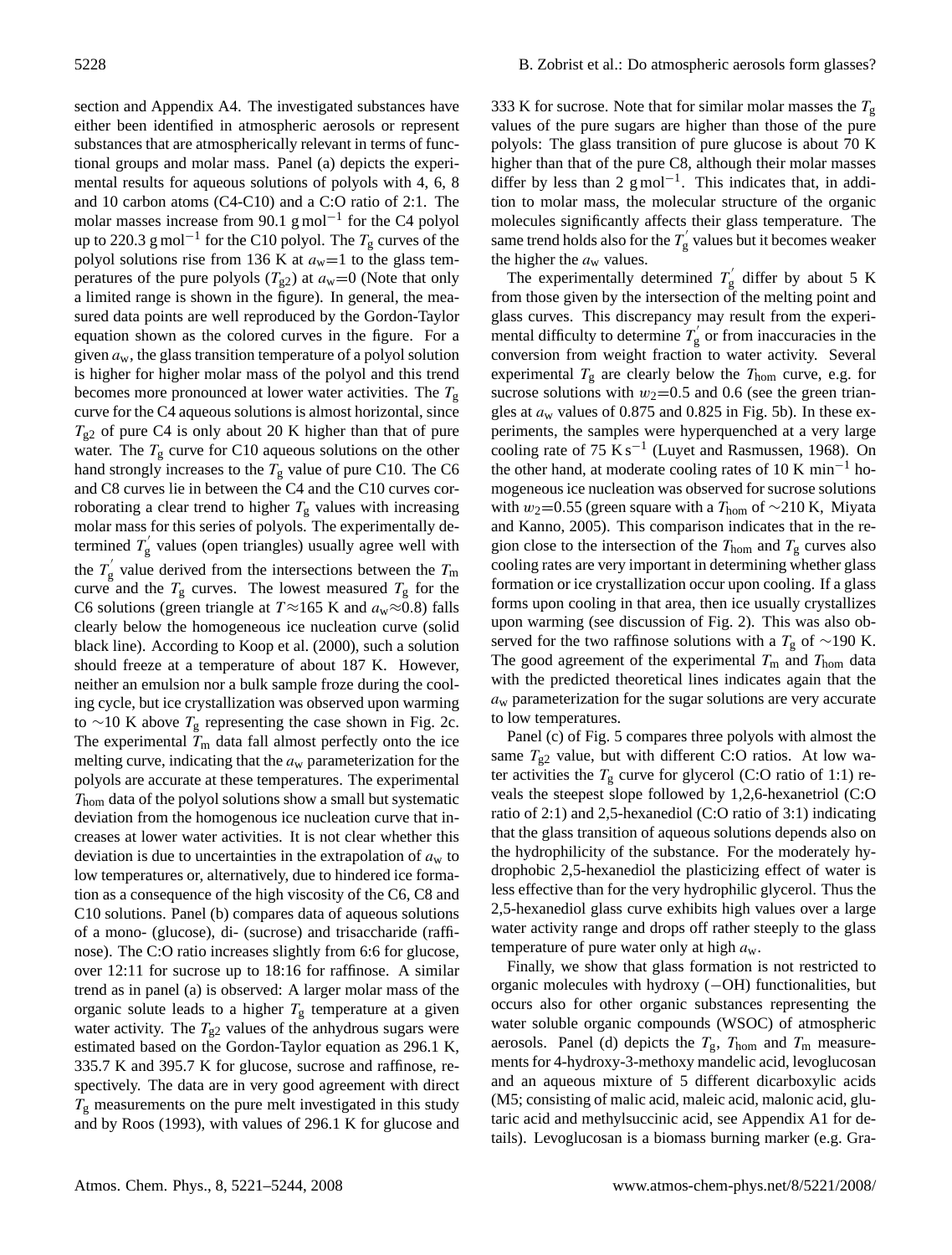

**Fig. 5.** State diagrams for several organic/water systems in the water activity scale. Circles:  $T_m$ ; squares:  $T_{\text{hom}}$ ; filled upward triangles and filled right pointed triangles:  $T_g$ ; open upward triangles filled diamonds, open diamonds and open right pointed triangles:  $T_g'$ . Colored lines: Glass transition curves calculated using Eqs. (1) and (A2) with the parameters given in Tables A3 and A4. Dashed and solid black lines: Ice melting and homogeneous ice freezing curves, respectively, according to Koop et al. (2000). **(a)** All data from this study; **(b)** Raffinose from this study; Sucrose: filled circles (Blond et al., 1997), filled squares (Miyata and Kanno, 2005), filled upward triangles (Luyet and Rasmussen, 1968), open upward triangle (Kilmartin et al., 2000), open diamond (Shalaev et al., 1996), open right pointed triangle (Roos, 1993) from literature; Glucose: Filled circles, filled squares, filled and open upward triangles all from this study, open circles (Young, 1957), filled diamonds (Seo et al., 2004) and filled right pointed triangle (Roos, 1993) from literature. **(c)** Hexanediol and Hexanetriol: all data from this study. Glycerol: Filled circles (Lerici et al., 1983), filled and open upward triangles (Luyet and Rasmussen, 1968) and filled squares (Miyata and Kanno, 2005) from literature. **(d)** All data from this study. M5 consists of malic acid, maleic acid, malonic acid, glutaric acid and methylsuccinic acid with mass ratios given in Appendix A1.

ham et al., 2002; Decesari et al., 2006), and 4-hydroxy-3 methoxy mandelic acid (hereafter, HMMA) is an aromatic compound with a structure that is very similar to vanillic acid (4-hydroxy-3-methoxy benzoic acid), which has been proposed by Decesari et al. (2006) as a model substance of the WSOC in atmospheric aerosols. Furthermore, the M5 mixture was chosen because dicarboxylic acids are ubiquitous in

the organic aerosol in remote and urban locations (e.g. Kawamura and Ikushima, 1993; Graham et al., 2002; Narukawa et al., 2003) and are thought to have primary (e.g. Kanakidou et al., 2005) and secondary sources (e.g. Ervens et al., 2004).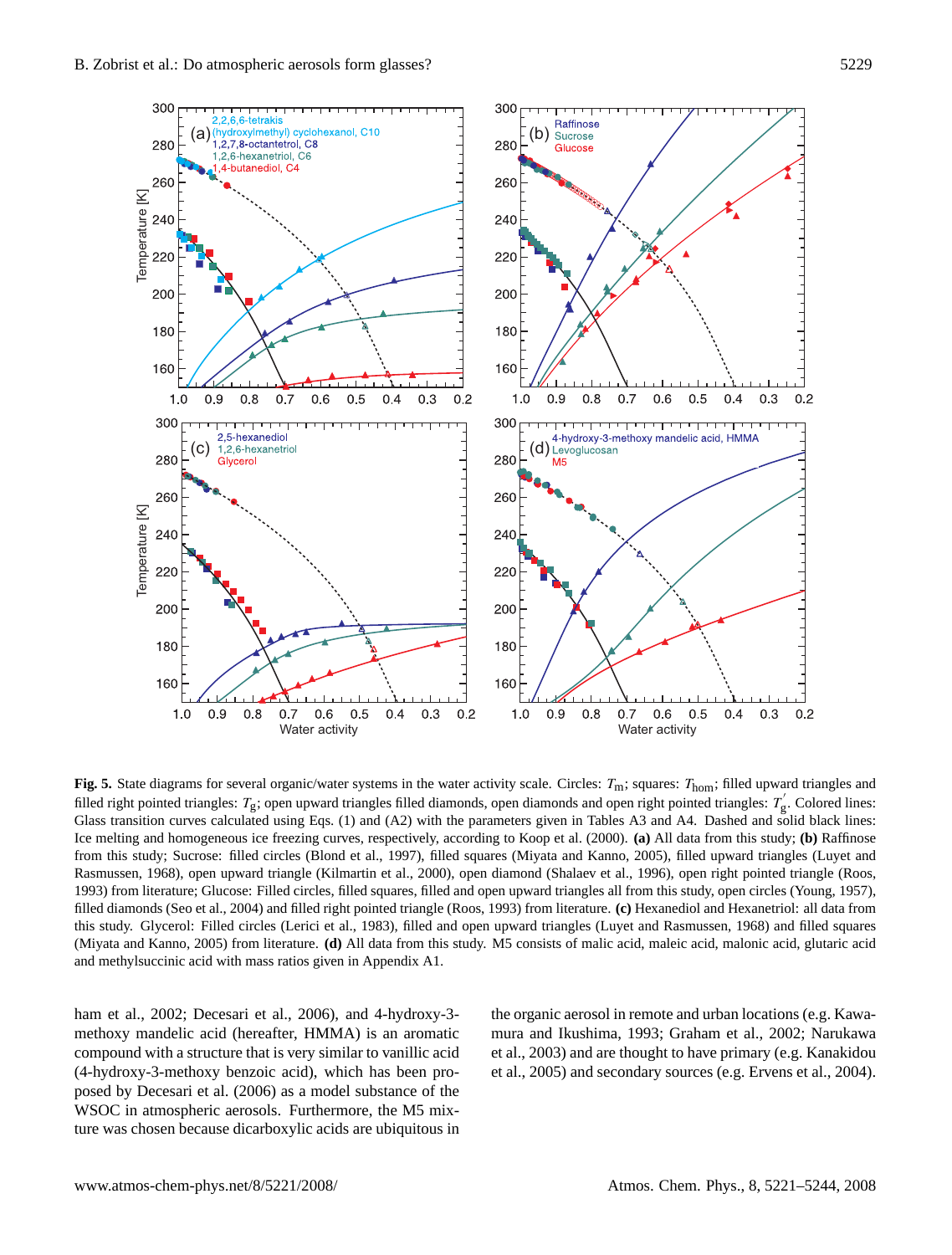

**Fig. 6.** State diagrams of multi-component solutions in the water activity scale. Circles:  $T_m$ ; squares:  $T_{\text{hom}}$ ; filled triangles:  $T_g$ ; open triangles:  $T_g'$ . Solid colored curves: Glass curves calculated using Eqs. (1) and (A2) with the parameters given in Tables A3 and A4 except for the solid green curves in panel (a) and (b). There the  $a_w(w_2, T)$  is calculated using the Zdanovskii-Stokes-Robinson (ZSR) mixing rule for ternary solutions (Stokes and Robinson, 1966). M5AS consists of  $(NH<sub>4</sub>)<sub>2</sub>SO<sub>4</sub>$  and the same dicarboxylic acids as in M5, but with slightly different mass ratios (see Appendix A1). For the ternary solutions (green symbols and lines) 1:1 mass ratios of the solutes were investigated. The green dashed lines were calculated according to Eq. 2.

The highest  $T<sub>g</sub>$  curve is that of HMMA, which is in agreement with its large molar mass. Also  $T<sub>g</sub>$  remains quite high even at large  $a_w$  values, because of its moderate hydrophobicity. The  $T_g-a_w$  relationship of levoglucosan, a  $C_6$ anhydrosugar, resembles that of the structurally similar  $C_6$ sugar glucose. The  $T<sub>g</sub>$  curve of the aqueous M5 solutions is similar to that of glycerol solutions. This is due to the fact that the dicarboxylic acids exhibit a similar hydrophilicity as glycerol and  $T_{g2}$  of the anhydrous M5 mixture is also quite low.

Two major points influencing the glass temperatures of organic substances can be summarized from Fig. 5: Firstly, the higher the molar mass of an organic solute the higher is  $T_g$ of its aqueous solution at a given water activity. Secondly, in aqueous solutions of more hydrophobic molecules,  $T_g$  remains at higher temperatures with increasing water content over a larger  $a_w$ -range when compared to more hydrophilic molecules. Aerosol particles containing large and moderately hydrophobic water soluble organic molecules are most likely to form glasses at intermediate to high relative humidities in the upper troposphere (UT). However, the organic aerosol in the UT is typically an internal mixture of various organic molecules and inorganic salts and acids. Therefore, we also investigated  $T<sub>g</sub>$  of selected multi-component solutions.

### **7 T**<sup>g</sup> **of aqueous multi-component solutions**

Figure 6 shows  $T_{\rm g}$ ,  $T_{\rm m}$  and  $T_{\rm hom}$  for different multicomponent solutions. The organic mixture in panel (a) consists of a 1:1 mixture (by mass) of the polyols C4 and C8 with varying amounts of water. The Gordon-Taylor equation was used to determine k and  $T_{g2}$  of this mixture and the Zdanovskii-Stokes-Robinson (ZSR) mixing rule (Stokes and Robinson, 1966) was employed to predict the water activities of the ternary system from  $a_w$  data of the binary systems. The resulting ternary  $T_g$  curve (green solid line) is closer to that of C4 (solid red line), i.e. closer to the binary system with the lower glass transition temperatures. The dashed green line is not a fit to the data, but a  $T<sub>g</sub>$  curve, that was predicted from the two binary  $T<sub>g</sub>$  curves using a mixing rule that depends on the molar masses and weight fractions of the individual polyols:

$$
T_{\rm g}^{\rm t}(w_{\rm tot}) = \frac{\frac{w_2(A)}{M_{\rm w}(A)} T_{\rm g}^{\rm b(A)}(w_{\rm tot}) + \frac{w_2(B)}{M_{\rm w}(B)} T_{\rm g}^{\rm b(B)}(w_{\rm tot})}{\frac{w_2(A)}{M_{\rm w}(A)} + \frac{w_2(B)}{M_{\rm w}(B)}},\qquad(2)
$$

where  $T_g^t$  is the glass transition temperature of the ternary solution containing both solutes A and B, and  $T_g^{b(A)}$  and  $T_g^{b(B)}$ are the glass transition temperatures of binary solutions of either solute A or B, respectively.  $w_{\text{tot}}=w_2(A)+w_2(B)$  is the total solute weight fraction in the ternary solution and  $w_2(A)$ and  $w_2(B)$  are the individual weight fractions of the two solutes A and B in the ternary solution, respectively.  $M_w(A)$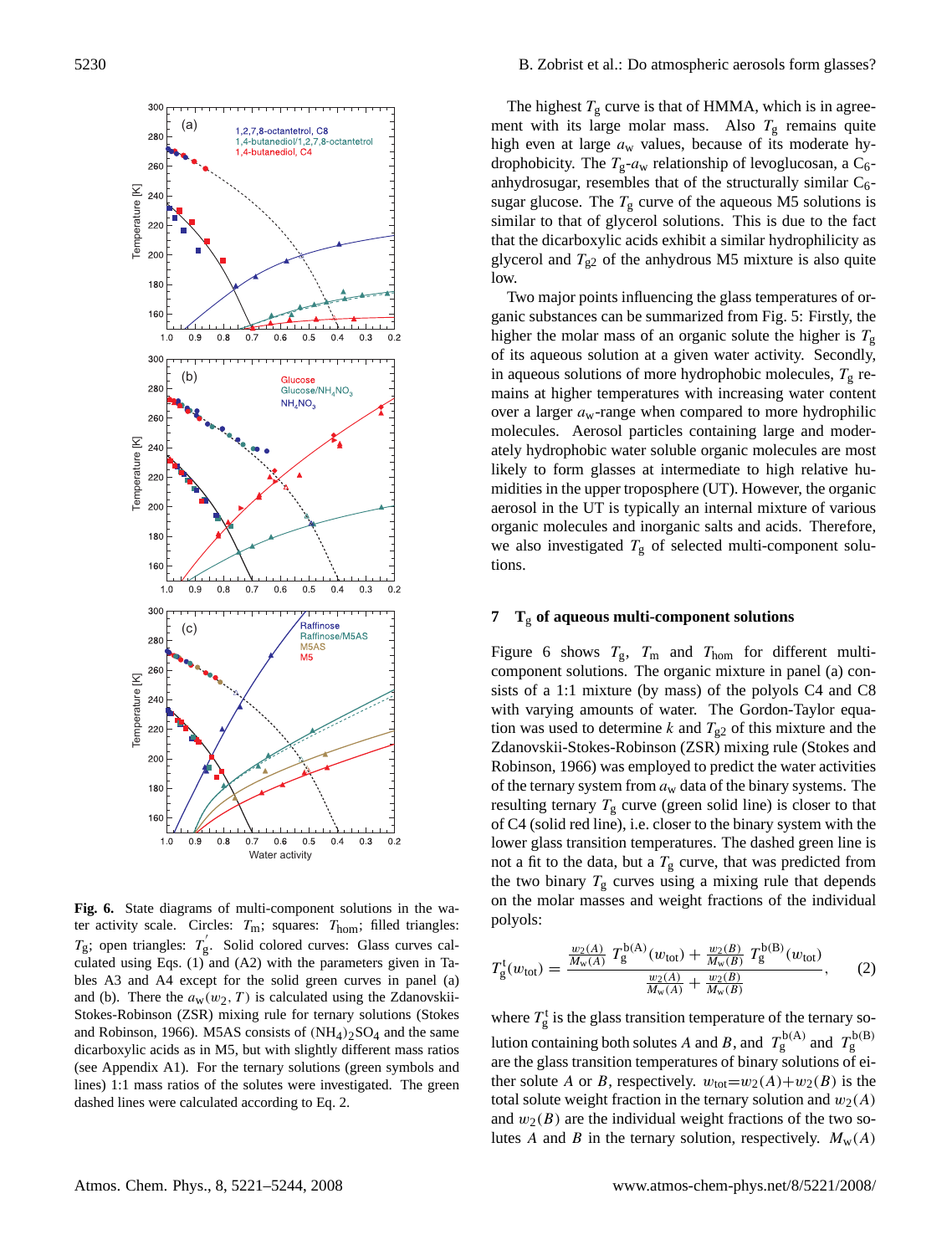and  $M_w(B)$  are the molar masses of the two solutes. The curve for the ternary system according to Eq. (2) (dashed green line) is in excellent agreement with the experimental data shown in Fig. 6, suggesting that  $T_g$  of ternary solutions consisting of two organics from the same chemical compound class can be predicted from the properties of the individual binary systems.

Panel (b) shows the  $T_g$  curve of a 1:1 mixture (by mass) of a non-dissociating organic compound (glucose) with a salt  $(NH<sub>4</sub>NO<sub>3</sub>)$ . The water activities of the ternary solutions were again calculated using the ZSR mixing rule. Unfortunately, the  $T_g$  values of binary NH<sub>4</sub>NO<sub>3</sub> solutions could not be determined experimentally, because  $NH<sub>4</sub>NO<sub>3</sub>$  always crystallized upon cooling before forming a glass. Only in dilute  $NH<sub>4</sub>NO<sub>3</sub>$ solutions it was possible to determine  $T_g$ g after homogeneous ice nucleation in the emulsion droplets (blue open triangle). The ternary glucose/ $NH<sub>4</sub>NO<sub>3</sub>$  glass curve is far below that of binary glucose solutions. Assuming a behavior similar to that of the mixture in panel (a) we expect the  $T<sub>g</sub>$  curve for binary  $NH<sub>4</sub>NO<sub>3</sub>$  solutions to be not far below the ternary curve, in agreement with the comparison of the  $T_{g}^{'}$ g values determined for these systems.

Figure 6c shows  $T_g$  for solutions containing a eutonic mixture of  $(NH_4)_2SO_4$  with the dicarboxylic acids of the M5 mixture (M5AS; the exact mixing ratios are given in Appendix A1 and differ slightly from those of the M5 mixture). M5AS was then mixed 1:1 (by mass) with raffinose and varying amounts of water and the corresponding  $T_g$  curve is shown as the green line. (Note that the  $T_g$  values of binary  $(NH_4)_2SO_4$  solutions could not be determined experimentally, because crystallization of either  $(NH_4)_2SO_4$  or ice was always observed). The water activities for the raffinose/M5AS and the M5AS systems were determined from experiments similar to those for the binary aqueous systems described in Sect. 5. The absolute  $T_g$  values as well as the shape of the  $T_{\rm g}$  curve for the raffinose/M5AS solutions are much closer to the  $T_g$  curve of the M5AS system.

The dashed green line shows the  $T_g$  curve that was predicted from the two "binary"  $T_g$  curves (M5AS and raffinose) employing the mixing rule of Eq. (2) and using the molar masses of the undissociated compounds. Both green curves (predicted and fitted to the actual data) are consistent with the data and, thus, support the conclusion, that  $T<sub>g</sub>$  in multicomponent aqueous solutions dominated by organic solutes can be estimated reasonably well from the  $T_{\rm g}$  values of the binary solutions.

Because of the complex nature of the glass transition process and its intricate dependence on the characteristics of the different solutes, it is too early to generalize the results presented in this section. Nevertheless, based on the few multicomponent aqueous solutions investigated here, we suggest that  $T_{\rm g}$  curves of aqueous multi-component solutions fall between those of the binary systems. Also, the location and shape of the ternary curve is typically more similar to that of the binary system with the lower  $T_g$  values. This behavior was observed for aqueous mixtures of organics and for organic/inorganic aqueous mixtures, that are dominated by organic solutes.

# **8 T**<sup>'</sup><sub>g</sub> **and T**<sup>\*</sup><sub>g</sub> **of organic solutes and of multi-component solutions**

As discussed above,  $T_g$  $\mathbf{g}$  is an important indicator for the temperature and concentration range in which ice crystallization is inhibited (even if critical ice germs nucleated) at the cost of glass formation in an aqueous system. Also, we have shown that both  $T_{\rm g}$  and  $T_{\rm g}$  $\frac{1}{g}$  are dependent on the molar mass of an organic solute. Next, we will try to better constrain this dependence.

Based on experimental data of 55 commercial starch hydrolysis products, Levine and Slade (1986) found a linear relationship between  $T_g$  $\frac{1}{g}$  and the inverse molar mass of these compounds for a range of molar masses from 180 g mol<sup>-1</sup> up to 39 000 g mol<sup>-1</sup>. These results indicate that a larger molar mass of the organic molecules leads to a higher  $T_{\text{g}}$ value due to the increase in viscosity of the aqueous solutions with increasing molecular size of the solute. Figure 7a shows  $T_{\rm g}^{'}$  $\frac{1}{g}$  of various organic solutes (filled symbols) as well as for multi-component solutions (open symbols) from this study, complemented with literature data of solutes with the same functional groups. The  $T_{\rm g}$  $\int_{g}^{\infty}$  values for all solutions increase with decreasing inverse molar mass (or increasing molar mass), from 156.8 K for the C4 polyol up to 244.4 K for raffinose. A linear trend, indicated by the solid black line represents well the data in a molar mass range from 90 g mol<sup>-1</sup> to  $\sim$ 500 g mol<sup>-1</sup> and can be approximated as:

$$
T'_{g} = -7813.5 \cdot M_{w}^{-1} + 253.3,
$$
 (3)

where  $T_{\rm g}^{'}$  $g_{\rm g}$  is given in K and  $M_{\rm w}$  is the molar mass of the substance in g mol<sup>-1</sup>. The dashed black lines in Fig. 7a depict the confidence bands for the linear fit on the level of one standard deviation. There is a maximum difference between the  $T_{\rm g}^{'}$  $\gamma_{\rm g}$  values of organic solutions of roughly 25 K at a similar molar mass, which most likely is the result of the different chemical structures and hydrophilicities of the molecules, as discussed above. The C8 polyol and glucose have similar molar masses (blue and red circles at an inverse molar mass of ~0.0055), but their  $T_p'$  $\sigma_{\rm g}^{'}$  differ by about 15 K.  $T_{\rm g}^{'}$  $\frac{y}{g}$  of the aromatic compound HMMA at ∼230 K is even higher than that of sucrose despite having only a molar mass that is ∼60% of that of sucrose. For the data shown in Fig. 7a, the molecules containing a ring structure seem to exhibit a higher  $T_{\text{g}}$  $\mathbf{g}^{\prime}$  than open chain molecules.

Also included in Fig. 7a are  $T_{\varrho}^{'}$  $\frac{v}{g}$  values of multi-component solutions (open symbols). The average molar masses of the multi-component solutions were calculated by averaging the masses of the compounds according to their molar ratios (all compounds were treated as undissociated). The  $T_s$  $\mathbf{g}'$  values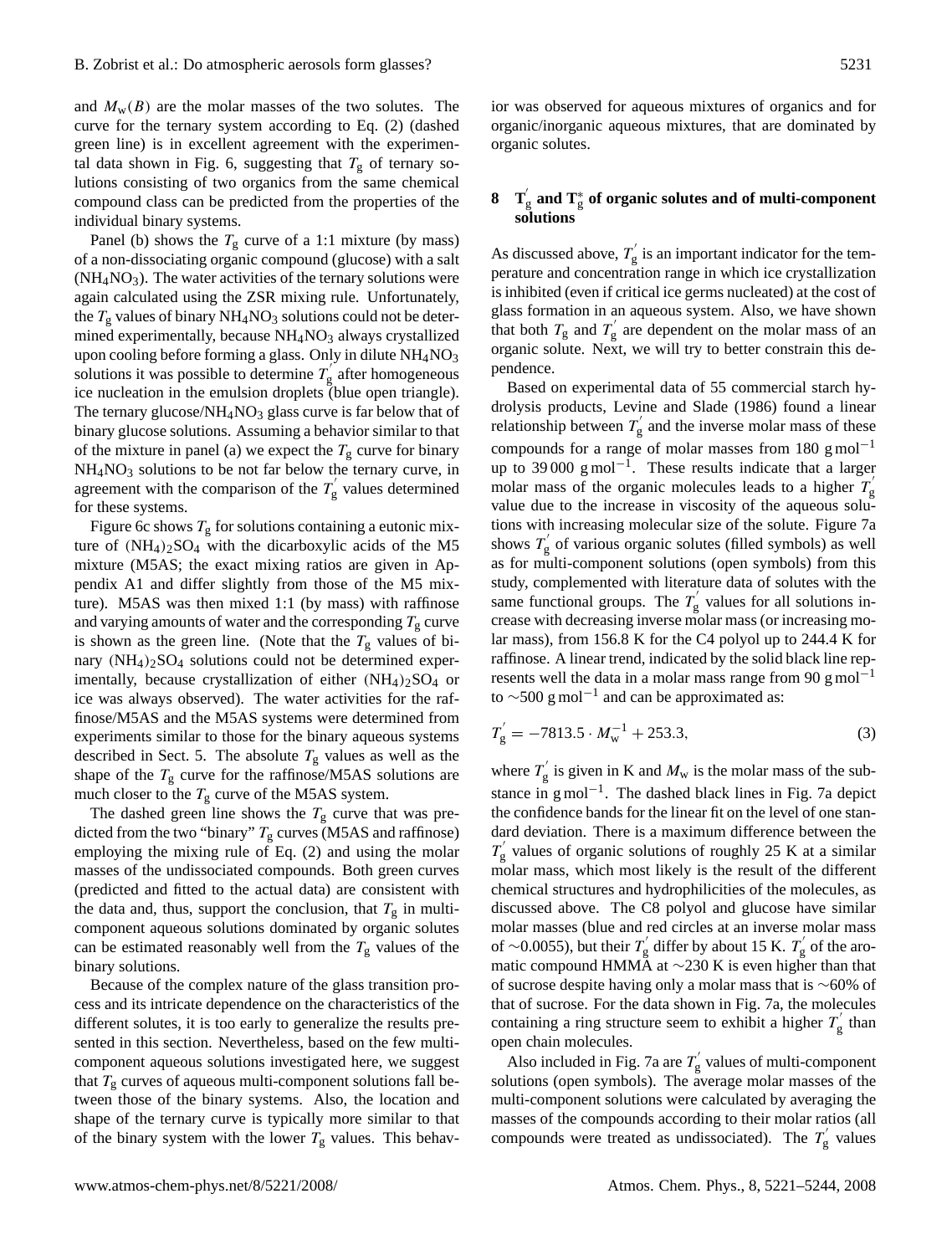of the multi-component solutions scatter slightly more than those of binary solutions, however, based on the present data it appears to be appropriate to conclude that  $T_{g}^{'}$ g of both binary organic aqueous solutions and multi-component solutions that are dominated by organic solutes depend primarily on the molar mass of the solutes.

Besides  $T_{\rm g}^{'}$  $T_{\rm g}$ , each  $T_{\rm g}$  curve has another very important characteristic point in the state diagram: the intersection between the homogeneous ice freezing curve  $T_{\text{hom}}$  and the glass transition curve  $T_g$ . We define this point as  $T_g^*$ , which adopts a unique value for every solute.  $T_g^*$  designates the region of crossover between homogeneous ice nucleation and glass formation: At lower solute concentrations (or higher  $a_w$ ) aqueous solution droplets will homogenously nucleate ice, and at higher solute concentrations (or lower  $a_w$ ) glass formation is more likely. Since no experimental technique exists to measure  $T_g^*$  directly, we derive it from the intersection of the  $T_{\text{hom}}$  curve with the experimentally determined  $T_{\text{g}}$  curves in the state diagrams shown in Figs. 5 and 6.

In Fig. 7b we show  $T_g^*$  for the investigated organic and multi-component solutions, again as a function of the inverse molar mass of the solutes. The data can be well described by a linear fit given by:

$$
T_g^* = -5145.1 \cdot M_{\rm w}^{-1} + 211.6. \tag{4}
$$

Here,  $T_g^*$  is given in K and  $M_w$  is the molar mass of the solute in g mol<sup>-1</sup>. In general, the same trend as for  $T_g$  $\frac{1}{g}$  is observed:  $T_g^*$  increases with decreasing inverse molar mass (increasing molar mass). For a given molar mass, the substance with the lowest hydrophilicity shows the highest  $T_g^*$  values. For example, the aromatic compound HMMA exhibits the largest  $T_g^*$  although its molar mass is more than a factor of 2.5 smaller than that of raffinose. In addition, the  $T_g^*$  data of the multi-component solutions agree well with the data of the binary organic solutions. For a given substance, the difference between  $T_{g}^{'}$  $T_g'$  and  $T_g^*$  is smaller when the  $T_g$  curve increases strongly at high water activities and becomes more flat at lower water activities as is typical for more hydrophobic solutes, such as the aromatic compound HMMA or 2,5 hexanediol.

Both  $T_{g}^{'}$  $q'$  and  $T_g^*$  have important implications for the atmospheric situation because they can be used as indicators of whether atmospheric aerosols are more likely to form ice particles or glasses at a given temperature and relative humidity. This will be explored in more detail in the following section.

### **9 Atmospheric implications**

Highly viscous or glassy aerosol particles may affect several physical and chemical processes in the atmosphere: Chemical reactions are impeded in viscous solutions (e.g. Zahardis and Petrucci, 2007), and presumably will be inhibited in glassy aerosol particles, thereby leading to an extended

aerosol lifetime with respect to chemical decomposition. The slow molecular diffusion of water within glassy aerosol particles can drastically retard or even entirely prevent water uptake from the gas phase and inhibit ice nucleation and/or ice growth. Water uptake by an aerosol increases its scattering intensity and, therefore, affects climate forcing by the direct aerosol effect. Moreover, water uptake is an essential process that precedes and accompanies cloud formation and may therefore also influence cloud properties and/or occurrences.

Gas and liquid phase water diffusion is typically fast enough to justify the assumption that aerosols are in equilibrium with ambient relative humidity. However, if diffusion within aerosol particles is drastically diminished, this assumption may no longer hold. The molecular diffusion of water within aqueous solutions is expressed by the diffusion coefficient  $D_{\text{H}_2\text{O}}$ , a quantity that is not well known for aqueous organic/inorganic solutions at low temperatures. Rampp et al. (2000) measured the self-diffusion coefficient of water in several aqueous carbohydrate solutions in the temperature range from 273 K to 353 K. Their results indicate a reduction of  $D_{\text{H}_2\text{O}}$  with increasing concentration and decreasing temperature.

A recent model study by He et al. (2006) allows for the calculation of  $D_{\text{H}_2\text{O}}$  in aqueous glycerol, fructose, sucrose and trehalose solutions over the entire concentration range down to upper tropospheric temperatures.  $D_{\text{H}_2\text{O}}$  in all these solutions rarely exceeds a value of  $10^{-20}$  m<sup>2</sup> s<sup>-1</sup> at  $T_g$  over the entire  $a_w$  range. This implies that a water molecule would need a time interval  $\Delta t$  of about one day to diffuse into an aerosol particle with a size of  $\Delta x$ =50 nm:

$$
\Delta t = \frac{(\Delta x)^2}{D_{\text{H}_2\text{O}}} = \frac{(50 \cdot 10^{-9} \text{m})^2}{10^{-20} \text{m}^2 \text{ s}^{-1}} = 2.5 \cdot 10^5 \text{ s} \ge 1 \text{ day.}
$$
 (5)

Furthermore,  $D_{\text{H}_2\text{O}}$  increases only moderately with increasing temperature and still exhibits values of  $\sim$ 10<sup>-15</sup>m<sup>2</sup> s<sup>-1</sup> at about 20 K above  $T_{\rm g}$ . This suggests that water uptake is significantly delayed in the temperature range just above  $T_{\rm g}$  and completely inhibited once a glass has formed in these solutions.

Because the glass transition temperature of solutions dominated by organics primarily depends on the average molar mass of the solutes (see Fig. 7), one needs to know the molar mass range of aerosol constituents to estimate their  $T_{\rm g}$ . The fraction of low molar mass organic compounds in aerosol particles depends on gas/particle partitioning. Acetic acid and glyoxal with molar masses of  $\sim$ 60 g mol<sup>-1</sup> belong to the smallest organic compounds that partition to a certain extent into the condensed aerosol phase (Kawamura et al., 1996a,b; Fisseha et al., 2006). This lower molar mass limit might also apply to the UT, if we assume that the shift to the condensed phase due to lower temperatures is balanced by the opposite shift due to their lower concentrations in the upper troposphere.

The aerosol components with the highest molar masses are HULIS (humic-like substances) with masses up to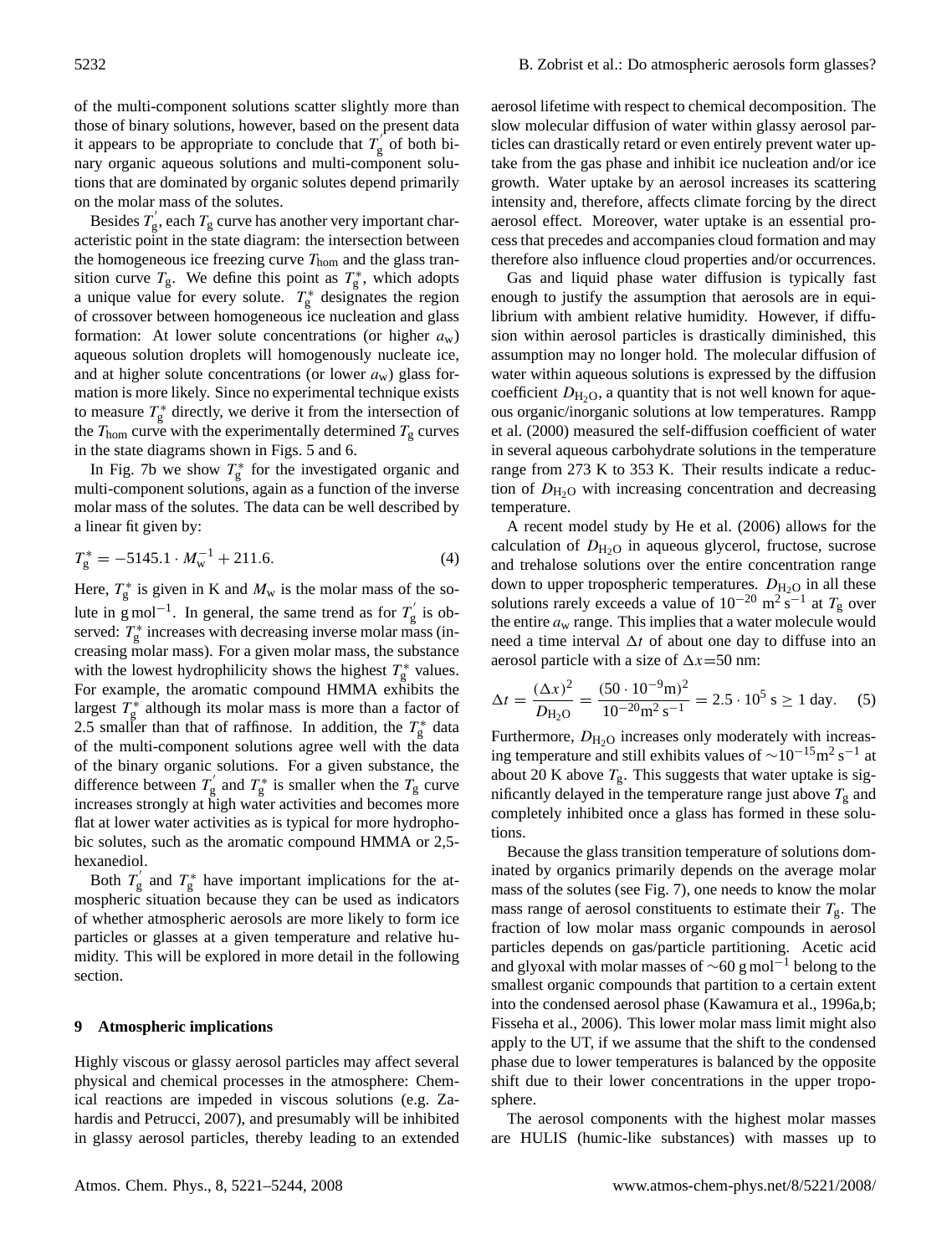

**Fig. 7.**  $T_g'$ , panel (a), and  $T_g^*$ , panel (b), for aqueous solutions as a function of the inverse molar mass of the solute. Filled and open symbols stand for aqueous organic and multi-component solutions, respectively. The colors of the filled symbols denote the different substances or compound classes. Red: sugars; blue: polyols; light blue: sugar alcohols; green: dicarboxylic acids; brown: HMMA; orange: levoglucosan. Filled circles: data from this study except that of sucrose (red circle with a  $T_g'$  of 227.2 K, Roos, 1993) and glycerol (light blue circle with a  $T_g'$  of 178.2 K, Luyet and Rasmussen, 1968). Light blue left and upward pointed triangles: maltitol and xylitol (Roos, 1993); Green downward, left and right pointed triangles: citric, tartaric and malic acid, respectively (Maltini et al., 1997; Murray, 2008a); Red right and left pointed triangles: fructose and xylose (Roos, 1993); The open symbols are labeled as, circle: raffinose/M5AS, square: C4/C8, triangle: glucose/NH4NO3 and diamond: M5AS. Black solid lines: Linear fits according to Eqs. 3 and 4 for panels (a) and (b), respecitvely. The dashed black lines depict the confidence bands of the solid black lines on a one standard deviation level.



**Fig. 8.** Typical atmospheric trajectory (dark blue curve with symbols) as a function of the equilibrium relative humidity of the air. Solid black and dashed black lines: Homogeneous ice freezing and ice melting curve (the grey parts of each curve is an extrapolation from 150 K down to 145 K). The cyan, green, red and brown curves depict the glass curves of HMMA, raffinose/M5AS, M5 and  $H<sub>2</sub>SO<sub>4</sub>$ , respectively. The black square and circle denote the relative humidities at the homogeneous ice freezing point,  $RH(T_{\text{hom}})$ and at the frost point  $RH(T_{\text{frost}})$  of the trajectory, respectively. The colored triangles are the intersections of the trajectory with the glass curves, which are labeled as  $RH(T_g)$  in Fig. 9.

500 g mol−<sup>1</sup> and average molar masses in the range of 200– 350 g mol−<sup>1</sup> (Kiss et al., 2003). This substance class typically represents 20–50 % of the total water soluble organic carbon (Krivácsy et al., 2008). A molar mass range from 60–500 g mol<sup>-1</sup> is consistent with the results of Krivácsy et al. (2001), who measured aerosol molar mass at the high alpine station Jungfraujoch (Switzerland). Whether the average molar mass of an aerosol will be at the lower or higher end of this range depends strongly on the origin and history of air masses. Hence, for the following study of atmospheric scenarios, we define three different aerosol types: First, an aged highly hydrophilic aerosol containing predominantly low molar mass organics, such as the M5 mixture investigated above. Second, a biomass burning aerosol consisting of low to high molar mass organics and a minor fraction of inorganic molecules represented by the raffinose/M5AS mixture. Third, an aerosol dominated by organics with a larger fraction of high molar mass that is moderately hydrophilic such as HULIS, represented by HMMA. Finally, we use pure H2SO<sup>4</sup> aerosols as an inorganic reference case.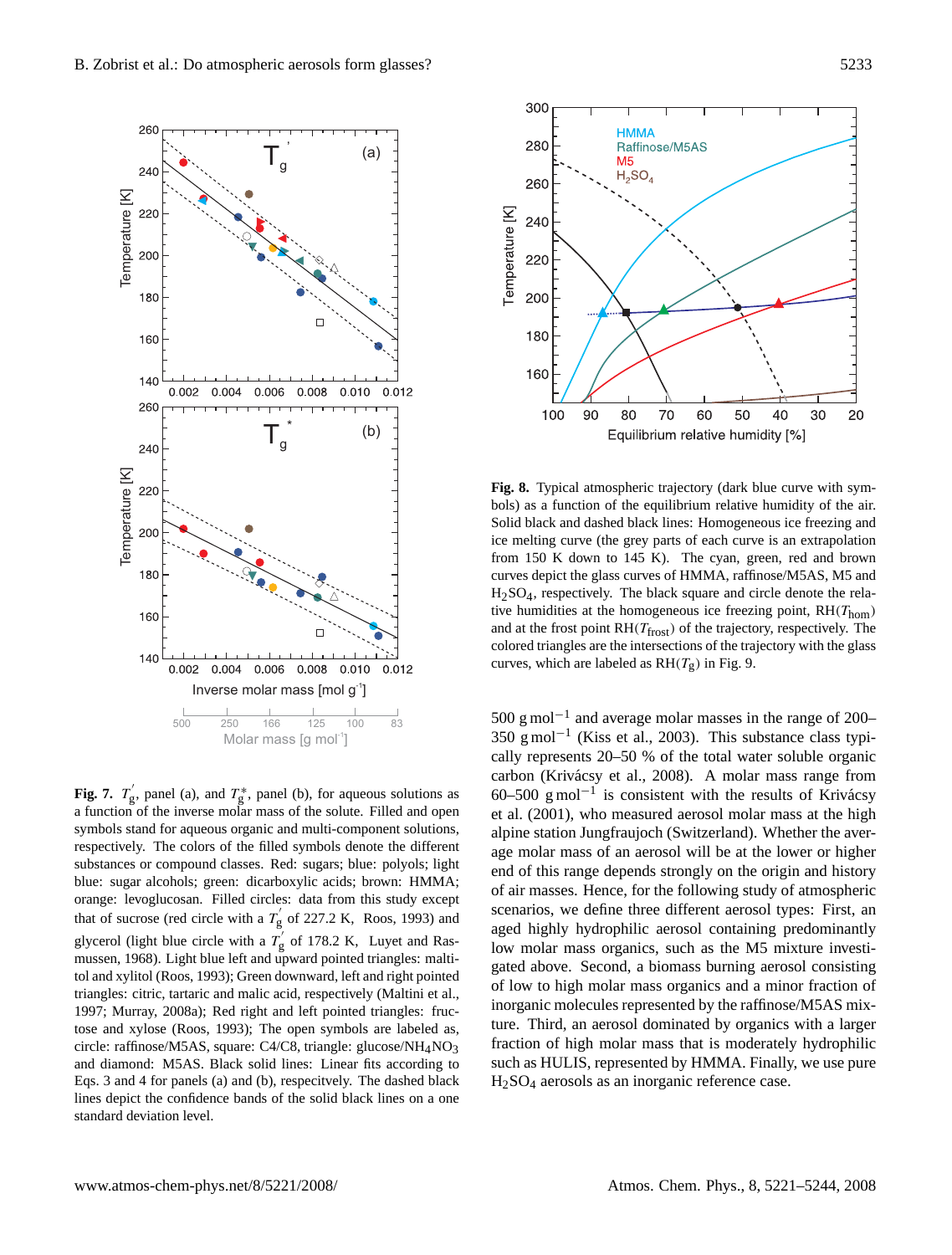

**Fig. 9.** Schemes for the physical states of model aerosols following the hypothetical trajectory shown in Fig. 8, starting from low to high RH and back to low RH. Panel (a): M5 and H<sub>2</sub>SO<sub>4</sub>; Panel (b): raffinose/M5AS; Panel (c): HMMA. The different symbols represent the different phases. Uniform-colored circles: liquid; Hexagon: ice; Spotted circles: glass. The white arrows denote the water exchange between the aerosol and the gas phase.  $RH(T_{\text{from}})$ ,  $RH(T_{\text{frost}})$  and  $RH(T_g)$  are the relative humidities at the homogeneous ice freezing point, frost point and glass temperature of the trajectory and are linked to Fig. 8 with the black square, black bullet and the colored triangles, respectively.

Figure 8 depicts an upper tropospheric trajectory, that reaches the atmospheric frost point, i.e. ice saturation, at ∼195 K and for which homogeneous ice nucleation is expected to occur at ∼192 K. Figure 9 shows schematically the physical states that the four model aerosol particles assume while following the trajectory shown in Fig. 8 from low to high relative humidities and back to low relative humidities.

Panel (a) of Fig. 9 shows the case of aerosols either consisting of an M5 mixture or of H2SO4. Both model aerosol particles pass through the same physical states along the trajectory except at low relative humidities when the  $H<sub>2</sub>SO<sub>4</sub>$ particle is liquid and the M5 particle is a glass. (A  $H_2SO_4$ aerosol particle would need temperatures below 160 K to turn into a glass for RH>20%, see brown curve in Fig. 8). A glass-to-liquid transition of the M5 particle takes place at RH  $\approx$ 40% (red triangle in Fig. 8). The liquid M5 aerosol now starts to take up water and thus grows.<sup>1</sup> Below the frost point, the air is supersaturated with respect to ice, but ice nucleation does not yet proceed unless heterogeneous ice nuclei are present. Once the trajectory has crossed the homogeneous ice freezing curve (RH≈81% equivalent to an ice saturation ratio S<sub>ice</sub> of ~1.58 at ~192 K) homogeneous ice nucleation occurs in the liquid aerosol and gas phase water will be depleted due to the growth of ice. A freeze concentrated solution is rejected from the ice phase and may form an inclusion within the ice or a liquid layer or droplet attached to the ice surface as illustrated in Fig. 9a. The ice grows until the air is depleted to the frost point relative humidity. Upon decreasing RH, when the trajectory has passed the frost point,  $RH(T_{\text{frost}})$ , the ice crystal shrinks due to evaporation. Below RH $\approx$ 40%, M5 turns into a glass, whereas H<sub>2</sub>SO<sub>4</sub> remains liquid.

The aerosol in the second example, panel (b), consists of an inorganic/organic mixture representing a biomass burning aerosol. This aerosol particle is in a glassy state up to RH∼70%. Due to negligible water diffusion within the glassy particle, the solute concentration remains at that lower relative humidity value where the glass was formed. Hence, the particles are not in equilibrium with the gas phase relative humidity and only begin to take up water after passing the glass-to-liquid transition (green line). If relative humidity increases at a low enough rate, the particle's  $a_w$  equilibrates with the gas phase RH and ice nucleates at  $RH(T_{\text{hom}})$  as indicated in Fig. 9b. However, if the particle's  $a_w$  lags behind the gas phase RH in a large updraft, homogeneous ice nucleation might be retarded. When ice forms, the freeze concentrated solution vitrifies (indicated by the spotted sphere segment attached to the ice crystal), because  $RH(T_{\text{frost}}) < RH(T_{g}')$ . Ice evaporation begins when the trajectory passes below the frost point RH leaving behind a glassy aerosol particle.

In the third example, the aerosol is represented by a rather hydrophobic and large molecule with a high  $T_g^*$ . An HMMA aerosol is in a glassy state over a large RH range and, hence, does not take up water. Since the aerosol particle is still

 $1$ The glass-to-liquid transition upon increasing RH is most likely similar to a deliquescence process of a crystalline solid. The latter occurs as soon as the crystalline particle reaches its deliquescence relative humidity because water uptake starts from the surface of the particle leading to a liquid layer that propagates inward without the need for solid state diffusion. The same process is likely to be active in glassy particles when RH changes to a value above the glass transition curve.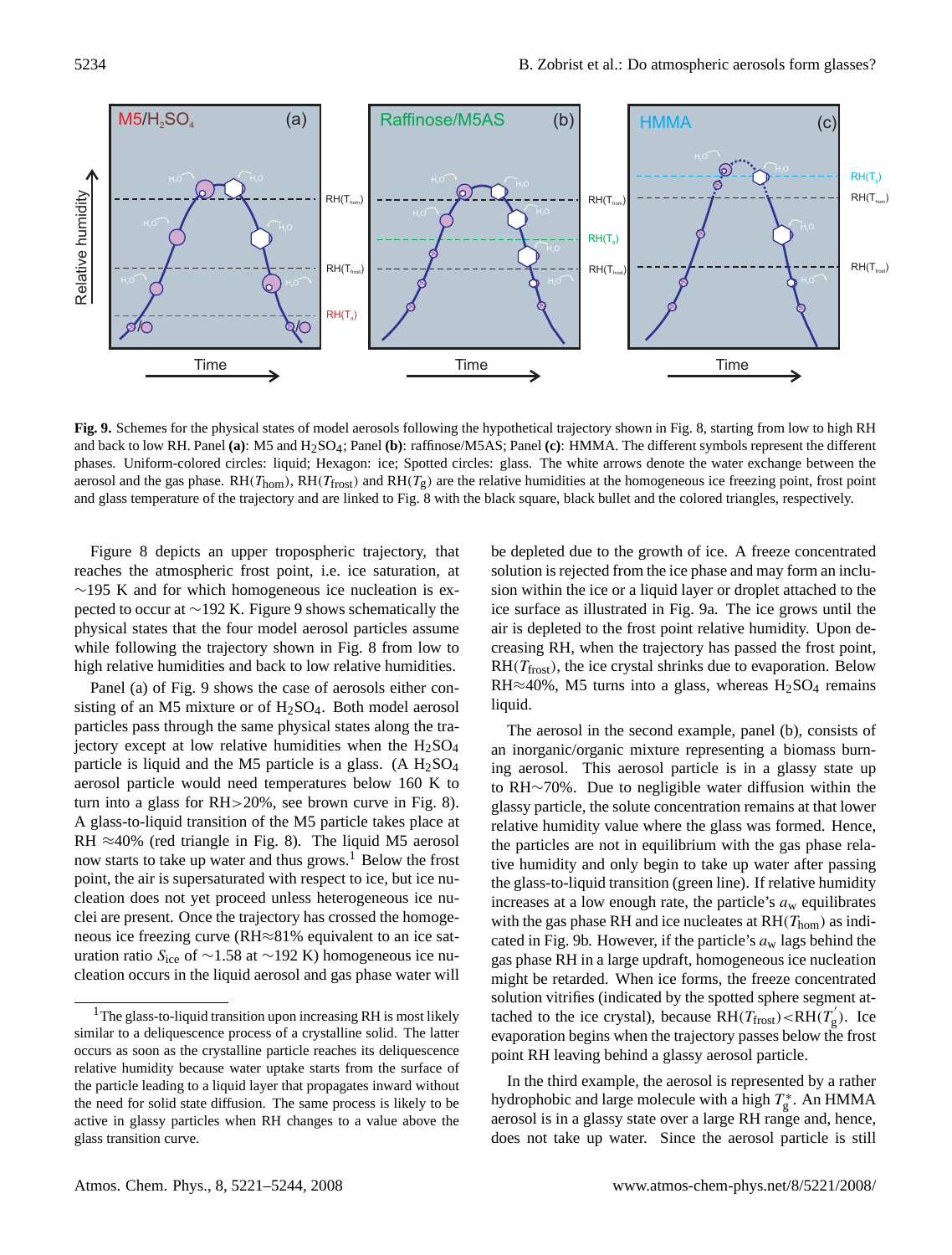glassy at  $T_{\text{hom}}$ , ice nucleation is inhibited and, thus, RH rises significantly above the threshold for homogeneous ice nucleation RH( $T_{\text{hom}}$ ). At RH≈87% or S<sub>ice</sub>≈1.70, the glass-toliquid transition takes place and the liquid HMMA aerosol particle may take up water vapor and nucleate ice. However, it is likely that ice nucleation and growth is still slow because of the reduced diffusion within the aerosol particle.

Two notes have to be added to the above discussion. For simplicity, we neglected the Kelvin effect, which starts to become important for particles with diameters smaller than 200 nm. Since in the upper troposphere small particles with diameters of roughly 50 nm prevail (e.g. Jensen et al., 2005) the Kelvin effect shifts homogeneous ice nucleation to higher supersaturations in these regions (an increase in  $S<sub>ice</sub>$  of ∼0.1 for 50 nm particles at 192 K). An analogous increase applies to the glass-to-liquid transition and subsequent ice nucleation, potentially leading to  $S<sub>ice</sub> > 1.8$  for 50 nm particles in panel (c) of Fig. 9. We also think that heterogeneous ice nucleation by a deposition mechanism on a glassy aerosol is unlikely since nanometer-sized glassy particles exhibit a smooth convex surface that is disordered on a molecular level – characteristics that are converse to those that are known to promote heterogeneous nucleation such as the presence of kinks and steps or a molecular match with the ice lattice.

The examples discussed above all assume a homogeneous, completely internally mixed aerosol. Single particle in-situ measurements show that a large fraction, but not the entire upper tropospheric aerosol is internally mixed (Murphy et al., 2006). If an air parcel contains a range of  $H_2SO_4$ -rich to organic-rich particles, homogeneous ice nucleation will occur first in the  $H<sub>2</sub>SO<sub>4</sub>$ -rich particles with the lowest viscosity that adapt fastest to the increasing relative humidity, similar to model calculations with reduced accommodation coefficients for organic aerosols (Kärcher and Koop, 2005). These newly formed ice crystals start to deplete the gas phase water to values below the threshold of  $S<sub>ice</sub>$  for homogeneous ice nucleation leaving the organic-rich aerosol particles unfrozen. Such a fractionation was indeed observed by DeMott et al. (2003) and Cziczo et al. (2004) who found that organicenriched aerosol particles were less abundant than sulfate aerosol particles in the residues of ice cloud particles, and that organic-enriched aerosol particles remained unfrozen to higher RH. The measurements by Cziczo et al. (2004) have been performed in the temperature range between 196 K and 225 K. At these temperatures organic-rich particles are likely to be present as glasses at low RH but turn into liquids before  $RH(T_{\text{hom}})$  is reached. This corresponds to the scenario outlined in Fig. 9b with a retarded water uptake starting only after the glass-to-liquid transition has occurred. Based on the data in Fig. 7 we consider it unlikely that atmospheric aerosol particles are in the glassy state when they reach the homogeneous ice nucleation threshold at temperatures above  $\sim$ 202 K, but below this temperature we expect a significant impact on ice nucleation depending on the average molar mass of the aerosol constituents.

If ice nucleation is retarded in aqueous organic aerosol particles in an externally mixed aerosol, then selective ice formation in inorganic particles may also influence the composition of the aged upper tropospheric aerosol because particles that have grown ice start to sediment and may not be available for further ice cloud cycles. Organic-rich, glassy aerosols may therefore become enriched in aged air masses, because they do not sediment and are also not prone to chemical decomposition. Such an aerosol would not form an ice cloud at the homogeneous ice nucleation threshold but only after the glass-to-liquid transition has occurred.

High  $S<sub>ice</sub>$  values up to 2.0 have indeed been observed in recent field campaigns (Jensen et al., 2005; Lawson et al.,  $2008$ ) and experiments (Möhler et al.,  $2005$ ), leading to a debate about the principle understanding of ice cloud formation (Peter et al., 2006) and water vapor measurements in the UT. We propose that the presence of organic glassy aerosol might be able to explain some of these observations. This hypothesis is indirectly supported by a recent field study by Denkenberger et al. (2007). In single-particle measurements they observed that the highest degree of oligomerization was observed when the aerosol was photochemically aged and acidic. Therefore, the aged aerosol in the upper troposphere might indeed contain a high fraction of HULIS and, therefore, might be present as glasses up to high relative humidities, with implications as discussed above.

### **10 Conclusions**

To answer the title question of this study, "Do atmospheric aerosols form glasses?", we investigated the glass transition temperatures  $T<sub>g</sub>$  of a series of aqueous inorganic, organic and multi-component solutions as a function of the solute concentration using a differential scanning calorimeter. The measured  $T_g$  values were transformed from the concentration to the water activity  $(=$  relative humidity) scale, which is more appropriate for atmospheric applications. The state diagrams determined in this way and the atmospheric scenarios discussed above lead us to suggest that organic-rich aerosols might indeed be present in a glassy state in the atmosphere. In addition, the data shown above support a number of additional conclusions:

- 1. Glass formation was observed in most of the investigated aqueous solutions. At smaller concentrations homogeneous ice nucleation occurred in all solutions. At larger concentrations, typically at solute weight fractions above 0.3–0.6, depending on the type of solute, glass formation occurred. Increasing solute concentrations lead to a higher  $T_g$  which can be described by the Gordon-Taylor equation over the entire concentration range.
- 2. Aqueous inorganic solutions containing sulfuric acid, ammonium bisulfate or nitric acid form glasses at high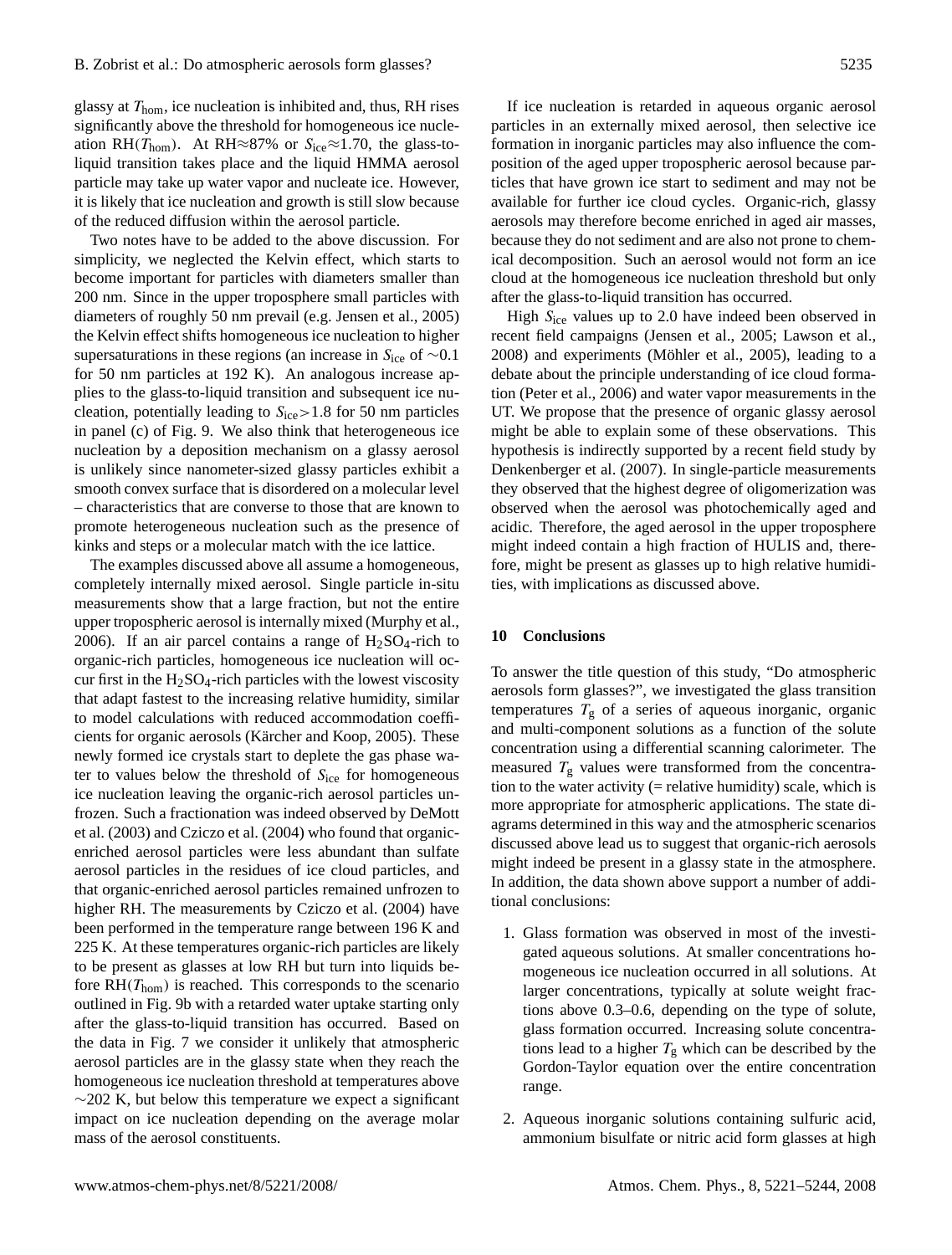solute concentrations, but  $T<sub>g</sub>$  rarely exceed 180 K. Ammonium sulfate and ammonium nitrate solutions did not form glasses when using moderate cooling rates, because either ice or the solute precipitated beforehand. Therefore, we consider it unlikely that such inorganic solutions form glasses under atmospheric conditions, although we note that other inorganic solutes exist, such as  $Ca(NO<sub>3</sub>)<sub>2</sub>$ , that are known to be potent glass formers (Angell et al., 1981).

- 3. Aqueous organic and multi-component solutions (dominated by organic solutes) undergo glass transitions typically at higher temperatures than inorganic solutions at similar concentrations.  $T_g$  of such solutions depend predominantly on the molar mass of the organic solute with a larger molar mass leading to a higher  $T_{\rm g}$ . To a lesser extent  $T_g$  also depends on the hydrophilicity of the molecules, with more hydrophobic molecules showing higher  $T_g$  values at similar concentrations.
- 4. The  $T_g$  curves of the multi-component solutions are located between the  $T<sub>g</sub>$  curves of the binary solutions closer to that binary system with the lower  $T_{\rm g}$ . We have presented a preliminary mixing rule to predict  $T_{\rm g}$ in multi-component solutions, however, the complexity of the glass transition process requires further studies to confirm its general applicability.
- 5. Chemical reactions are impeded in viscous aerosol particles (Zahardis and Petrucci, 2007) and might be even inhibited completely in glassy aerosol particles. This may increase the lifetime of the aerosol with respect to chemical decomposition.
- 6. We suggest that water uptake is diminished or even fully inhibited for highly viscous or glassy aerosols, respectively. Water uptake in an aerosol particle can be altered at least up to 235 K,  $(T_p)$  $g'_{\rm g}$ (500 g mol<sup>-1</sup>)≈235 K, see Eq. 3), since this process can also be hindered above the frost point. It should be noted, that  $T_g$  $\int_{g}$  of a molar mass of 150 g mol−<sup>1</sup> still exhibits a value of roughly 200 K, indicating that also smaller organic molecules might slow the water uptake of aerosol particles significantly. It is therefore likely that organic-enriched aerosol particles are not in equilibrium with the gas phase when exposed to larger updrafts impeding the freezing of such aerosols, which is supported by recent field studies (De-Mott et al., 2003; Cziczo et al., 2004). This might lead to an extended lifetime and enrichment of such aerosols in the upper troposphere, because of a reduced removal via sedimentation processes.
- 7. Ice nucleation is inhibited at the homogeneous ice nucleation threshold when the aerosol is in a glassy state which leads to higher ice supersaturations than expected for liquid aerosols. Such supersaturations are indeed

observed at low temperatures in recent field studies (Jensen et al., 2005; Peter et al., 2006; Lawson et al., 2008). Aerosol particles containing large and moderate hydrophobic organic molecules are most likely to form glasses at intermediate to high relative humidities in the atmosphere. Based on molecular mass distributions of the organics measured in tropospheric aerosols (e.g. Krivacsy et al., 2001), glassy aerosol particles be- ´ come an important obstruction for ice nucleation below  $\sim$ 202 K, ( $T_g^*(500 \text{ g mol}^{-1}) \approx$ 202 K, see Eq. 4). Furthermore, because of vitrification organic-enriched aerosols might lead to cirrus clouds with smaller ice particle number densities when compared to inorganic aerosols, which will influence the radiative effect of cirrus.

In order to fully assess the influence of glassy aerosols on the direct and indirect aerosol effect on the local single cloud level as well as on the regional to global level, microphysical and/or large scale model studies are required to incorporate glass formation processes. Furthermore, our study shows that a better knowledge of the chemical composition of the upper tropospheric aerosol is required to improve understanding of ice cloud formation and upper tropospheric humidity.

# **Appendix A**

### **Experimental**

A1 Differential scanning calorimeter and sample preparation

Emulsified and bulk samples of aqueous organic, inorganic and multi-component solutions have been investigated with a differential scanning calorimeter (DSC, TA Instruments). The emulsions were prepared by two alternative methods: In one procedure, four parts of a 23 wt% lanolin/mineral oil solution (Fluka/Aldrich) was added to one part of the aqueous solution. This mixture was stirred with a rotor-stator homogenizer (Polytron PT 1300 D with a PT-DA 1307/2EC dispersing aggregate) for 40 s at 7000 rpm leading to droplets with diameters in the range of  $0.5 \mu$ m to  $5 \mu$ m. In the other procedure, one part of a 7 wt% solution of SPAN60 (Sigma) in a 1:1 mixture of methylcyclopentane/methylcyclohexane (Merck) was added to one part of the aqueous solution. This mixture was stirred with a homogenizer (IKA Ultra-Turrax T25 basic) for 10 min at 22 000 rpm. The mass of the emulsified samples were typically between 8 and 30 mg. Bulk samples were directly pipetted into the DSC pan and their masses were in the range of 8 to 25 mg. The pans were immediately hermetically sealed to prevent any evaporation of the samples. The remaining gas volume in the pan is small compared to the volume of the sample and thus the sample concentration can be considered to remain constant.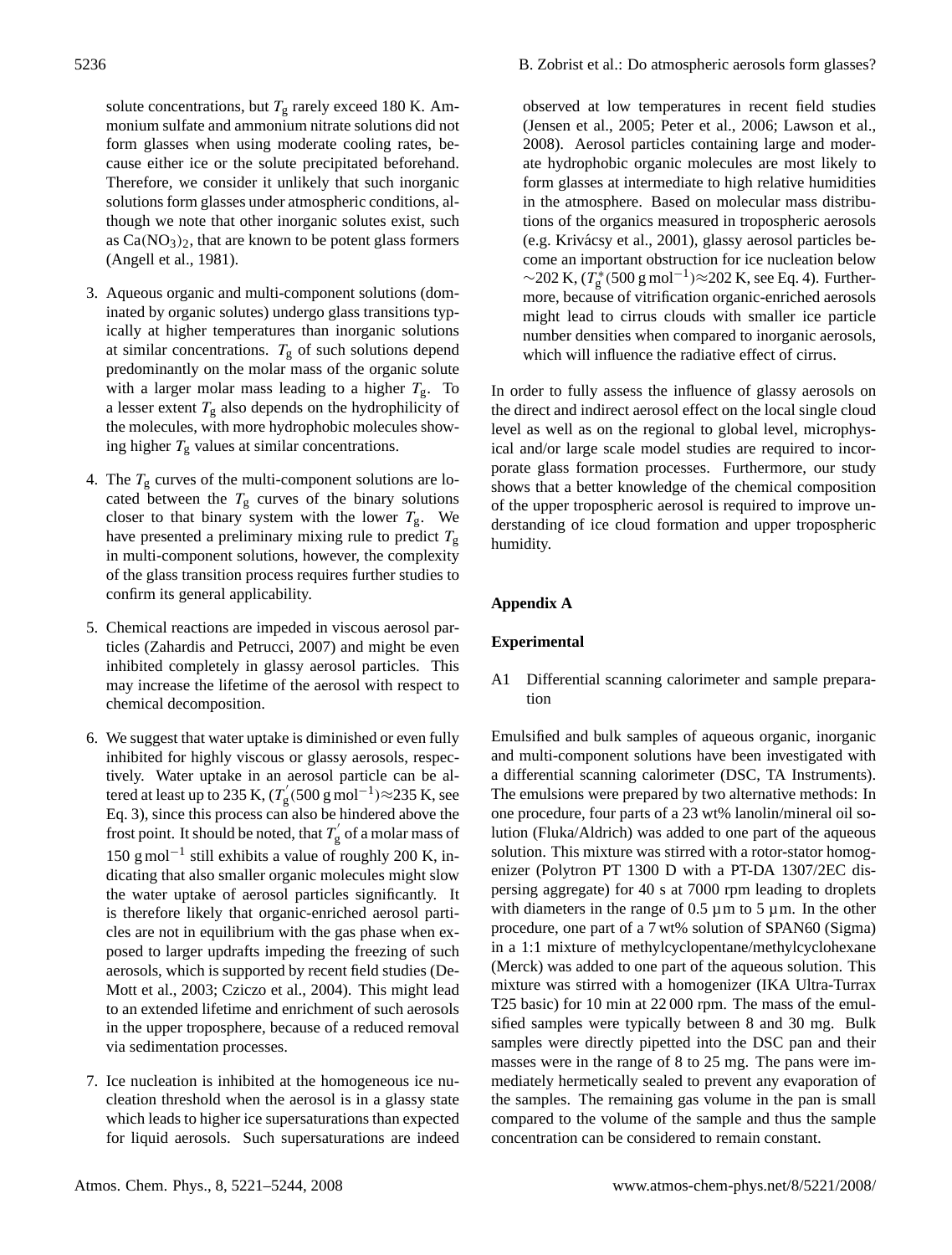**Table A1.** Homogeneous ice freezing  $T_{\text{hom}}$ , ice melting  $T_{\text{m}}$  and glass temperatures  $T_{\text{g}}$  of various aqueous organic and inorganic solutions. All temperatures are given in Kelvin and  $w_2$  denotes the concentration in solute weight fraction.  $M_w$  is the molar mass of the molecule. The mean molar mass,  $\overline{M}_{w}$ , for the M5 mixture is calculated by weighting the weight fraction ratios of each compound with its molar mass, whereby all acids are treated as undissociated.

| 1,4-butanediol, C4<br>$M_{\rm w} = 90.1$ g mol <sup>-1</sup>                  |                                           | 2,5-hexanediol<br>$M_{\rm w} = 118.2$ g mol <sup>-1</sup> |                                                                               |                                                                                        | 1,2,6-hexanetriol, C6<br>$M_{\rm w} = 134.2$ g mol <sup>-1</sup> |                                                                             |                                                    | 1,2,7,8-octanetetrol, C8<br>$M_{\rm w} = 178.2$ g mol <sup>-1</sup>                                      |                                                                      |                                                                      |                                           |                                                                                                                            |                                                             |                                           |                                                                               |
|-------------------------------------------------------------------------------|-------------------------------------------|-----------------------------------------------------------|-------------------------------------------------------------------------------|----------------------------------------------------------------------------------------|------------------------------------------------------------------|-----------------------------------------------------------------------------|----------------------------------------------------|----------------------------------------------------------------------------------------------------------|----------------------------------------------------------------------|----------------------------------------------------------------------|-------------------------------------------|----------------------------------------------------------------------------------------------------------------------------|-------------------------------------------------------------|-------------------------------------------|-------------------------------------------------------------------------------|
| $w_2$                                                                         | $T_{\text{hom}}$                          | $T_{\rm m}$                                               | $T_{\rm g}$                                                                   | $w_2$                                                                                  | $T_{\text{hom}}$                                                 | $T_{\rm m}$                                                                 | $T_{\rm g}$                                        | $w_2$                                                                                                    | $T_{\text{hom}}$                                                     | $T_{\rm m}$                                                          | $T_{\rm g}$                               | $w_2$                                                                                                                      | $T_{\rm hom}$                                               | $T_{\rm m}$                               | $T_{\rm g}$                                                                   |
| 0.101<br>0.199<br>0.304<br>0.396<br>0.499<br>0.604<br>0.700<br>0.799<br>0.890 | 230.0<br>222.2<br>209.5<br>196.3          | 270.2<br>267.3<br>263.2<br>258.4                          | 150.0<br>153.4<br>155.6<br>156.2<br>156.3                                     | 0.100<br>0.199<br>0.301<br>0.403<br>0.501<br>0.589<br>0.712<br>0.787<br>0.894          | 230.2<br>221.8<br>203.5                                          | 271.2<br>267.8<br>264.3                                                     | 176.0<br>182.8<br>184.8<br>186.2<br>187.3<br>191.9 | 0.096<br>0.199<br>0.302<br>0.394<br>0.489<br>0.606<br>0.672<br>0.794<br>0.897                            | 231.0<br>225.0<br>215.2<br>202.1                                     | 271.3<br>269.3<br>266.3<br>263.0                                     | 166.9<br>172.3<br>175.5<br>181.8<br>189.1 | 0.098<br>0.198<br>0.296<br>0.408<br>0.603<br>0.698<br>0.803<br>0.902                                                       | 231.7<br>225.1<br>216.6<br>203.0                            | 271.8<br>270.0<br>268.5<br>266.0          | 178.7<br>184.9<br>195.5<br>207.0                                              |
| C10 polyol<br>$M_{\rm w} = 220.3$ g mol <sup>-1</sup>                         |                                           |                                                           | <b>HMMA</b><br>$M_{\rm w} = 198.2$ g mol <sup>-1</sup>                        |                                                                                        |                                                                  | Levoglucosan<br>$M_{\rm w} = 162.1$ g mol <sup>-1</sup>                     |                                                    |                                                                                                          | Glucose<br>$M_{\rm w} = 180.2$ g mol <sup>-1</sup>                   |                                                                      |                                           |                                                                                                                            |                                                             |                                           |                                                                               |
| $w_2$                                                                         | $T_{\rm hom}$                             | $T_{\rm m}$                                               | $T_{\rm g}$                                                                   | $w_2$                                                                                  | $T_{\rm hom}$                                                    | $T_{\rm m}$                                                                 | $T_{\rm g}$                                        | $w_2$                                                                                                    | $T_{\rm hom}$                                                        | $T_{\rm m}$                                                          | $T_{\rm g}$                               | $w_2$                                                                                                                      | $T_{\rm hom}$                                               | $T_{\rm m}$                               | $T_{\rm g}$                                                                   |
| 0.100<br>0.194<br>0.303<br>0.396<br>0.501<br>0.652<br>0.707<br>0.757<br>0.802 | 232.3<br>229.6<br>225.1<br>220.7<br>208.2 | 272.2<br>271.4<br>270.0<br>268.3<br>265.5                 | 197.9<br>203.7<br>212.9<br>219.8                                              | 0.102<br>0.287<br>0.503<br>0.600<br>0.695<br>0.746<br>0.797                            | 232.5<br>228.1<br>217.2<br>214.2                                 | 272.4<br>270.7<br>267.6<br>266.7                                            | 198.4<br>208.9<br>219.7                            | 0.095<br>0.193<br>0.200<br>0.318<br>0.395<br>0.490<br>0.503<br>0.600<br>0.663<br>0.665<br>0.728<br>0.797 | 232.8<br>229.7<br>230.1<br>224.5<br>221.0<br>213.2<br>208.8<br>192.2 | 272.8<br>271.5<br>272.3<br>269.1<br>266.5<br>263.0<br>261.4<br>254.5 | 177.3<br>177.1<br>184.6<br>200.0          | 0.100<br>0.197<br>0.297<br>0.398<br>0.500<br>0.599<br>0.649<br>0.760<br>0.761<br>0.789<br>0.849<br>0.907<br>0.950<br>1.000 | 231.2<br>227.9<br>223.2<br>216.7<br>203.8                   | 272.8<br>271.8<br>268.6<br>264.7<br>259.7 | 180.9<br>189.3<br>206.2<br>207.7<br>220.0<br>221.1<br>241.6<br>263.1<br>296.1 |
| Raffinose<br>$M_{\rm w} = 504.5$ g mol <sup>-1</sup>                          |                                           |                                                           | M <sub>5</sub><br>$\overline{M}_{\text{w}} = 121.2 \text{ g} \text{mol}^{-1}$ |                                                                                        |                                                                  | NH <sub>4</sub> HSO <sub>4</sub><br>$M_{\rm w} = 115.1$ g mol <sup>-1</sup> |                                                    |                                                                                                          | $H_2SO_4$<br>$M_{\rm w} = 98.1$ g mol <sup>-1</sup>                  |                                                                      |                                           |                                                                                                                            |                                                             |                                           |                                                                               |
| $w_2$                                                                         | T <sub>hom</sub>                          | $T_{\rm m}$                                               | $T_{\rm g}$                                                                   | $w_2$                                                                                  | $T_{\rm hom}$                                                    | $T_{\rm m}$                                                                 | $T_{\rm g}$                                        | $w_2$                                                                                                    | $T_{\rm g}$                                                          |                                                                      |                                           | $w_2$                                                                                                                      | $T_{\rm g}$                                                 |                                           |                                                                               |
| 0.101<br>0.201<br>0.400<br>0.514<br>0.599<br>0.607<br>0.704<br>0.772<br>0.849 | 233.0<br>230.7<br>223.4<br>213.5          | 272.9<br>272.0<br>269.2<br>265.8                          | 194.0<br>191.3<br>219.7<br>234.8<br>269.6                                     | 0.100<br>0.200<br>0.300<br>0.397<br>0.500<br>0.550<br>0.699<br>0.755<br>0.803<br>0.845 | 230.7<br>226.1<br>220.6<br>213.2<br>201.0<br>191.3               | 271.4<br>269.9<br>267.0<br>263.3<br>258.2<br>254.9                          | 176.7<br>182.0<br>190.2<br>193.7                   | 0.499<br>0.597<br>0.699<br>0.748<br>0.795                                                                | 153.2<br>156.9<br>159.7<br>162.6<br>167.5                            |                                                                      |                                           | 0.480<br>0.575<br>0.604<br>0.651<br>0.724<br>0.794<br>0.797                                                                | 150.1<br>156.4<br>158.5<br>161.2<br>168.3<br>175.4<br>176.4 |                                           |                                                                               |

All homogeneous ice freezing and ice melting temperatures were investigated in emulsions, whereas glass temperatures were determined in emulsified as well as in bulk samples. No significant difference in the glass temperatures of an emulsion versus a bulk sample was observed.  $T_g$  depends on the cooling rate of the experiment, with larger cooling rates leading to higher  $T_g$  (Debenedetti and Stillinger, 2001).

Ediger et al. (1996) state that changing the cooling rate by an order of magnitude may alter the glass temperature between 3 and 5 K. Therefore, cooling and heating rates of 10 K min−<sup>1</sup> are used for all glass experiments. Cooling rates of 10 K min−<sup>1</sup> and heating rates of 1 K min−<sup>1</sup> were used to observe homogeneous ice freezing and melting, respectively. The glass temperatures were determined as the onset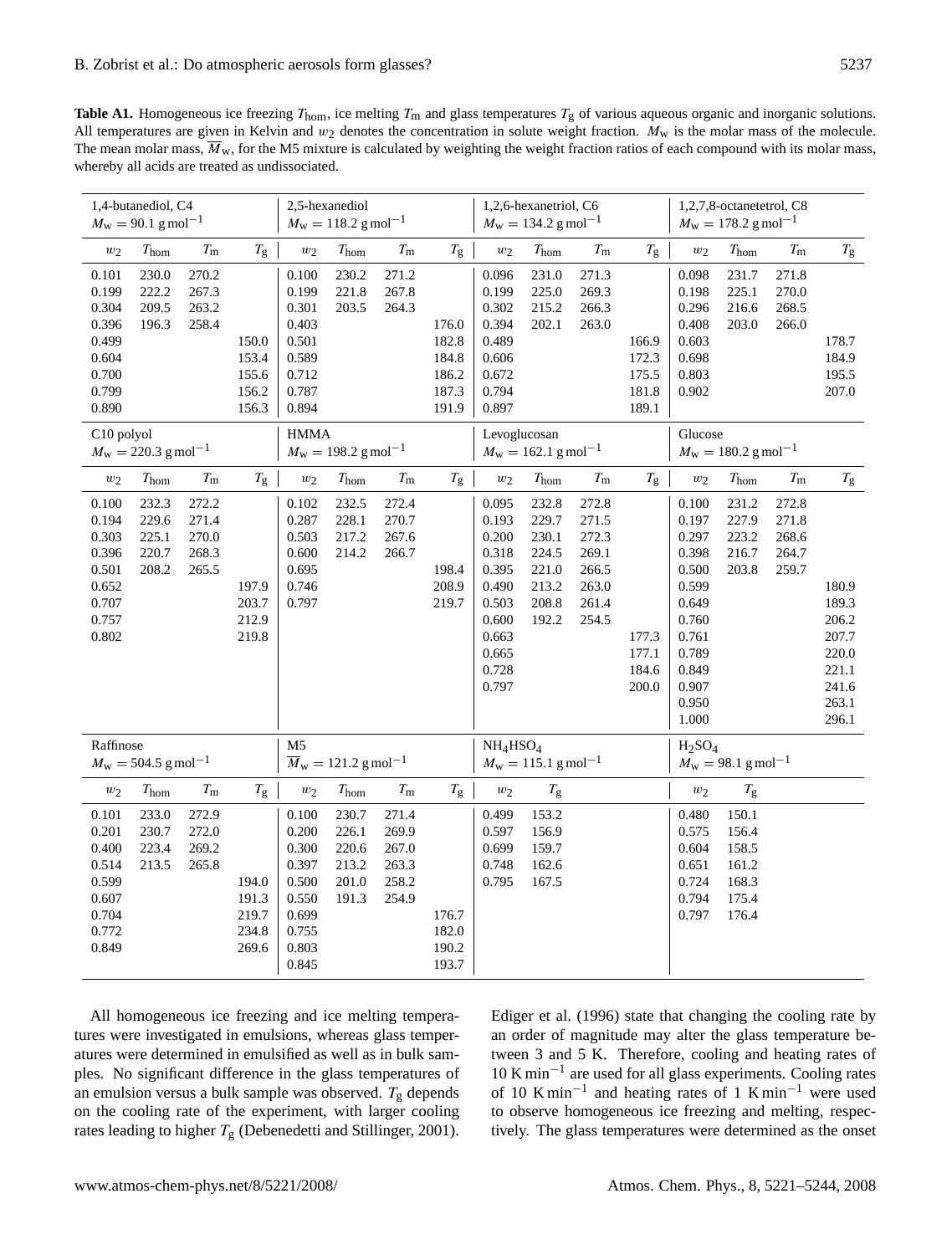**Table A2.** Homogeneous ice freezing  $T_{\text{hom}}$ , ice melting  $T_{\text{m}}$  and glass temperatures  $T_{\text{g}}$  of various aqueous multi-component solutions. All temperatures are given in Kelvin.  $w_2$  denotes the total solute weight fraction of the 1:1 mixtures (mass ratio). The mean molar mass,  $M_w$ , for the multi-component solutions is calculated by weighting the weight fraction ratios of each compound with its molar mass, whereby all acids and salts are treated as undissociated.

| C4/C8<br>Glucose/NH <sub>4</sub> NO <sub>3</sub><br>$\overline{M}_{\text{w}} = 110.8 \text{ g} \text{ mol}^{-1}$<br>$\overline{M}_{\rm w} = 119.7$ g mol <sup>-1</sup> |             |       |                  |             | M <sub>5</sub> A <sub>S</sub><br>$\overline{M}_{\text{w}} = 120.1 \text{ g mol}^{-1}$ |       |                  |             | Raffinose/M5AS<br>$\overline{M}_{\rm w} = 202.2$ g mol <sup>-1</sup> |       |                  |             |             |
|------------------------------------------------------------------------------------------------------------------------------------------------------------------------|-------------|-------|------------------|-------------|---------------------------------------------------------------------------------------|-------|------------------|-------------|----------------------------------------------------------------------|-------|------------------|-------------|-------------|
| $w_2$                                                                                                                                                                  | $T_{\rm g}$ | $w_2$ | $T_{\text{hom}}$ | $T_{\rm m}$ | $T_{\rm g}$                                                                           | $w_2$ | $T_{\text{hom}}$ | $T_{\rm m}$ | $T_{\rm g}$                                                          | $w_2$ | $T_{\text{hom}}$ | $T_{\rm m}$ | $T_{\rm g}$ |
| 0.503                                                                                                                                                                  | 158.7       | 0.200 | 223.56           | 268.9       |                                                                                       | 0.201 | 224.8            | 268.4       |                                                                      | 0.194 | 224.1            | 269.4       |             |
| 0.600                                                                                                                                                                  | 159.2       | 0.300 | 218.22           | 265.2       |                                                                                       | 0.407 | 211.4            | 262.0       |                                                                      | 0.393 | 214.7            | 264.6       |             |
| 0.644                                                                                                                                                                  | 164.3       | 0.400 | 212.39           | 260.3       |                                                                                       | 0.570 | 187.4            | 251.9       |                                                                      | 0.556 | 194.0            | 256.7       |             |
| 0.702                                                                                                                                                                  | 166.0       | 0.500 | 205.13           | 254.2       |                                                                                       | 0.676 |                  |             | 173.0                                                                | 0.652 |                  |             | 181.5       |
| 0.746                                                                                                                                                                  | 167.8       | 0.600 | 192.29           | 248.4       |                                                                                       | 0.767 |                  |             | 191.3                                                                | 0.765 |                  |             | 194.6       |
| 0.800                                                                                                                                                                  | 174.7       | 0.661 | 186.89           | 242.2       |                                                                                       | 0.878 |                  |             | 202.6                                                                | 0.787 |                  |             | 201.9       |
| 0.802                                                                                                                                                                  | 170.0       | 0.700 |                  | 239.4       | 169.0                                                                                 |       |                  |             |                                                                      | 0.863 |                  |             | 218.8       |
| 0.847                                                                                                                                                                  | 172.5       | 0.740 |                  |             | 173.1                                                                                 |       |                  |             |                                                                      |       |                  |             |             |
| 0.902                                                                                                                                                                  | 173.6       | 0.781 |                  |             | 179.3                                                                                 |       |                  |             |                                                                      |       |                  |             |             |
|                                                                                                                                                                        |             | 0.844 |                  |             | 188.0                                                                                 |       |                  |             |                                                                      |       |                  |             |             |
|                                                                                                                                                                        |             | 0.900 |                  |             | 199.4                                                                                 |       |                  |             |                                                                      |       |                  |             |             |

**Table A3.** k and  $T_{g2}$  values from the Gordon-Taylor equation, Eq. (1), for glass temperatures of various aqueous organic, inorganic and multi-component solutions. Also given are the uncertainties,  $\sigma$ , for both parameters on a one standard deviation level. All glass temperatures for the fit are from this study, except those of glycerol (Ablett et al., 1992), sucrose (Ablett et al., 1992; Roos, 1993) and  $HNO<sub>3</sub>$  (Satoh and Kanno, 1982). In the case of glucose, also data of Roos (1993) and Seo et al. (2004) have been used for the fit.

| solute                        | k    | $\sigma_k$ | $T_{g2}$ | $\sigma_{T_{\rm g2}}$ |
|-------------------------------|------|------------|----------|-----------------------|
| 1,4-butanediol, C4            | 0.49 | 0.13       | 158.4    | 1.1                   |
| 2,5-hexanediol                | 0.25 | 0.04       | 192.4    | 1.3                   |
| 1,2,6-hexanetriol, C6         | 0.88 | 0.07       | 193.5    | 1.3                   |
| 1,2,7,8-octanetetrol, C8      | 1.47 | 0.13       | 217.8    | 2.1                   |
| C <sub>10</sub> polyol        | 1.88 | 0.20       | 258.6    | 5.2                   |
| <b>HMMA</b>                   | 3.45 | 0.27       | 293.6    | 6.6                   |
| Levoglucosan                  | 5.20 | 1.02       | 283.6    | 18.7                  |
| Glucose                       | 3.95 | 0.24       | 296.1    | 3.1                   |
| Sucrose                       | 4.86 | 0.20       | 335.7    | 3.6                   |
| Raffinose                     | 5.33 | 0.73       | 395.7    | 21.6                  |
| M5                            | 2.59 | 0.46       | 222.2    | 6.3                   |
| Glycerol                      | 2.31 | 0.09       | 193.3    | 1.1                   |
| $H_2SO_4$                     | 4.33 | 0.30       | 220.5    | 3.6                   |
| $NH_4HSO_4$                   | 1.55 | 0.40       | 178.0    | 4.3                   |
| HNO <sub>3</sub>              | 2.44 | 0.16       | 194.4    | 2.6                   |
| C4/C8                         | 1.02 | 0.20       | 179.4    | 2.2                   |
| M <sub>5</sub> A <sub>S</sub> | 2.78 | 0.70       | 230.1    | 19.1                  |
| Raffinose/M5AS                | 3.68 | 0.64       | 266.2    | 10.9                  |
| Glucose/ $NH_4NO_3$           | 4.23 | 0.16       | 229.2    | 1.7                   |

point of the heat signal in the heating cycle, which represents a common evaluation procedure (e.g. Angell, 2002). The onset point of the glass signal was defined as the intersection of the tangent drawn at the point of greatest slope with the extrapolated baseline. The onset point is also used for the homogeneous ice freezing temperature evaluation, whereas the ice melting temperatures are determined at the maximum of the derivative of the heat flow signal of the ice melting peak. The glass transition of the freeze concentrated solution appears often just as a small signal and, thus, is sometimes hard to detect. Even more important,  $T_{\text{g}}$  $\int_{g}^{\prime}$  depends significantly on the experimental procedure with deviations of 10 K in  $T_9$  $\frac{1}{g}$  for the same solute when different cooling/heating and/or annealing times are applied (This goes beyond the scope of this publication, but for further information see e.g. Roos, 1993). The temperature calibration of the DSC was performed with water, adamantane, cyclohexane, ammonium sulfate and indium, whereas a static as well as a cooling/heating rate dependent calibration has been performed. This leads to an uncertainty in absolute temperature of  $\pm 0.6$  K for the investigated cooling and heating rates. All aqueous solutions in this work were made with distilled and deionized water (Resistivity  $\geq$  18.2 M  $\Omega$  cm). The following solutes were investigated: 1,4-butanediol (Riedel-de Haen, >99%), 2,5-hexanediol (Fluka, >97%), 1,2,6-hexanetriol (Fluka, >95%), 1,2,7,8-octanetetrol (Fluka, >97%), 2,2,6,6- Tetrakis(hydroxymethyl)cyclohexanol  $(C_{10}H_{20}O_5,$  Aldrich, 97%), DL-4-Hydroxy-3-methoxy mandelic acid  $(C_9H_{10}O_5,$ Sigma), levoglucosan (Fluka, >98%), glucose (Sigma, >99.5%), raffinose (Sigma, >98%), M5AS (a mixture of 30.7 wt% malonic acid (Fluka, >99%), 14.7 wt% malic acid (Fluka, >99%), 14.1 wt% maleic acid (Fluka, >99%), 17.7 wt% glutaric acid (Fluka, >98%), 7.4 wt% methylsuccinic acid (Fluka, >97%) and 15.4 wt% ammonium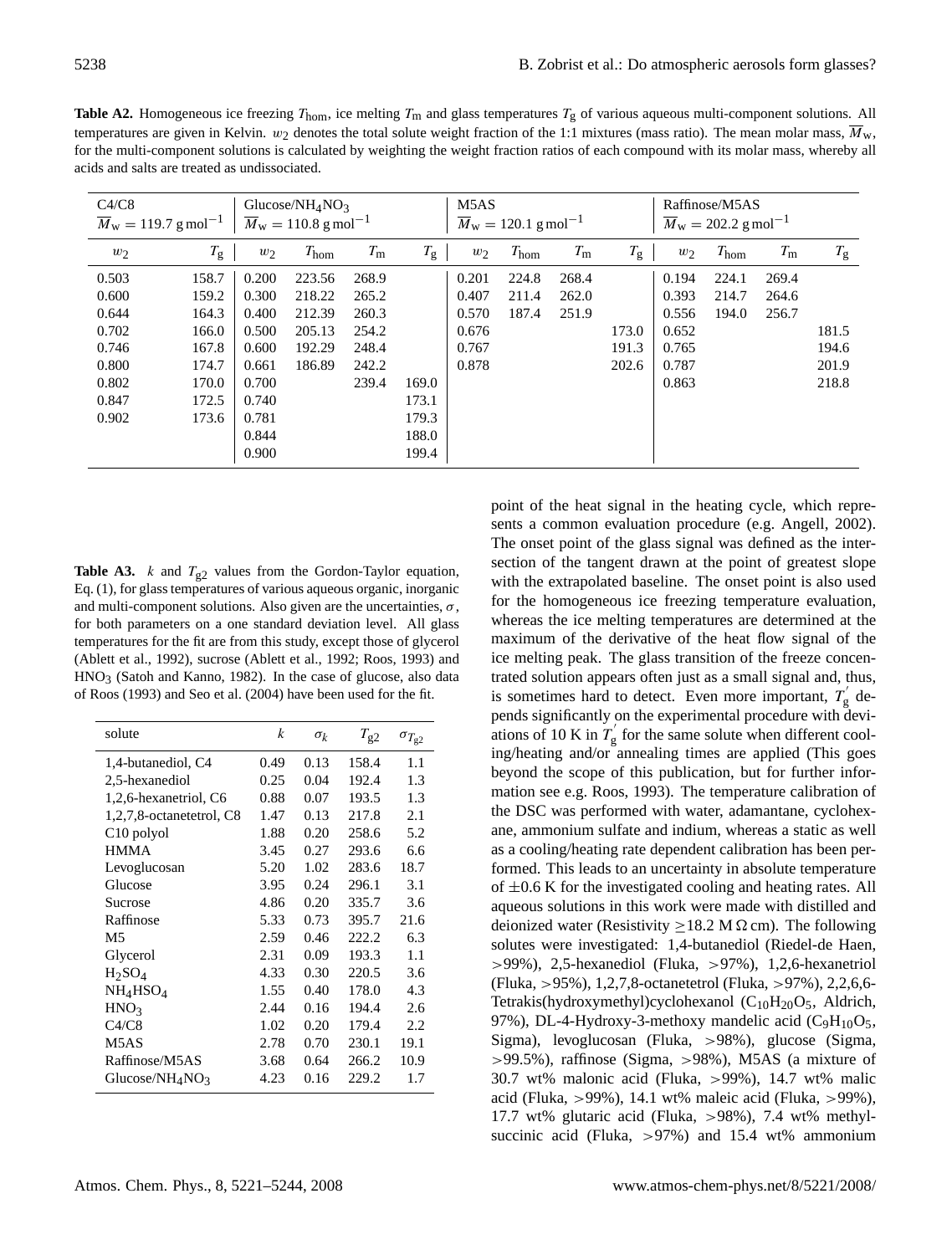| substance                     | $\mathfrak a$ | b            | $\mathcal{C}$ | d             | $\epsilon$             | $\mathcal{L}$ | g                    |
|-------------------------------|---------------|--------------|---------------|---------------|------------------------|---------------|----------------------|
| Glycerol                      | $-1$          | $-0.8215$    | 0.1033        | 0.001299      | 0.001864               | $-0.006918$   | 0.003752             |
| 1,4-butanediol, C4            | $-1$          | $-0.8277$    | $-0.01681$    | 0.004063      | $-0.006156$            | 0.007515      | $-0.005343$          |
| 2,5-hexanediol                | $-1$          | $-0.8813$    | $-0.05436$    | 0.002742      | 0.003809               | $-0.00786$    | 0.001295             |
| 1,2,6-hexanetriol, C6         | $-1$          | $-0.8983$    | 0.0352        | 0.002273      | $1.775 \times 10^{-5}$ | $-0.00294$    | $6.518\times10^{-4}$ |
| 1,2,7,8-octanetetrol, C8      | $-1$          | $-0.9905$    | 0.1408        | 0.0008393     | 0.003395               | $-0.002149$   | $-0.00213$           |
| C <sub>10</sub> polyol        | $-1$          | $-1.0087$    | 0.1794        | 0.0006095     | $-0.0005971$           | 0.005283      | $-0.005327$          |
| <b>HMMA</b>                   | $-1$          | $-1.0023$    | 0.07667       | 0.000737      | $-0.0004777$           | 0.002306      | $-0.00256$           |
| Levoglucosan                  | $-0.99918$    | $-0.90978$   | 0.021448      | $-0.00045933$ | 0.0035813              | 0.00026549    | $-0.0033059$         |
| Glucose                       | $-1$          | $-0.91879$   | 0.082547      | 0.00043113    | $-5.7258\times10^{-5}$ | $-0.00037372$ | 0.0                  |
| Sucrose                       | $-1$          | $-1.013$     | 0.1704        | 0.001688      | $-0.005151$            | 0.009607      | $-0.006142$          |
| Raffinose                     | $-1$          | $-1.0035$    | 0.1206        | 0.0005149     | $-0.000263$            | 0.002451      | $-0.002698$          |
| M <sub>5</sub>                | $-1$          | $-0.9802813$ | 0.24119686    | 0.00235453    | $-0.0043884$           | 0.00248726    | $-0.0004211$         |
| M <sub>5</sub> A <sub>S</sub> | $-1$          | $-0.86105$   | 0.081162      | 0.0014332     | $-0.0010453$           | $-0.0079497$  | 0.006766             |

**Table A4.** Fit parameters a to g for the investigated aqueous solutions resulting from Eq. A2 for  $a_w(w_2, T)$ .

sulfate (Sigma, 99.99+%), Marcolli et al., 2004), M5 (a mixture of 28.5 wt% malonic acid, 16.7 wt% malic acid, 11.4 wt% maleic acid, 30.2 wt% glutaric acid and 13.3 wt% methylsuccinic acid, Marcolli et al., 2004), ammonium bisulfate (Aldrich, 99.999%), sulfuric acid (Roth, rotipuran), 1:1 (per mass) raffinose/M5AS mixtures, 1:1 (per mass) 1,4-butanediol/1,2,7,8-octanetetrol mixtures and 1:1 (per mass) glucose/ammnoium nitrate mixtures. Within this study C10 is used as an abbreviation for 2,2,6,6- Tetrakis(hydroxymethyl)cyclohexanol and HMMA for DL-4-Hydroxy-3-methoxy mandelic acid.

A2 Experiments with aqueous organic, inorganic and multi-component solutions

The investigated aqueous solutions cover a maximum possible concentration range of the state diagram for each solute. For the more concentrated solutions a glass transition has been observed, whereas for more dilute samples homogeneous ice nucleation with subsequent ice melting has been detected. Tables A1 and A2 list the homogeneous ice freezing, ice melting and glass temperatures measured for the various aqueous organic, inorganic and multi-component solutions. Each listed temperature value is the average of one to three single experiments. In the case of homogeneous ice freezing or ice melting experiments the difference between consecutive measurements with the same emulsion was less than 0.2 K. For independently prepared emulsions, freezing temperature deviations up to 1.0 K have been observed, indicating the high accuracy and reproducibility of the emulsion experiments.

The reproducibility for the ice melting temperatures in the emulsions and the glass temperatures in both sample types was even better: 9 glass temperatures of 3 identically prepared raffinose/M5AS bulk samples with a solute weight fraction of 0.765 showed a maximum deviation of 0.35 K and standard deviation of 0.1 K. Considering also the temperature uncertainty due to the calibration leads to a maximum error in the temperature of  $\pm 1.2$  K,  $\pm 0.8$  K,  $\pm 0.9$  K for the homogeneous ice freezing, ice melting and glass temperatures, respectively. Since the glass temperature depends strongly on the solute concentration, an inaccuracy in the solution preparation of  $\pm 0.005$  in weight fraction can lead to a maximum discrepancy of up to 5 K for a strongly concentrated raffinose solution. Nevertheless, the size of the symbols are typically larger than the experimental uncertainties in the temperatures and thus we omit temperature error bars in the figures.

## A3 Gordon-Taylor parameterization for the glass temperatures of aqueous solutions

The measured glass temperatures were used to determine for each solute or multi-component solution a k and a  $T_{g2}$  value according to the Gordon-Taylor equation (see Eq. 1). Thus the glass transition temperature can be calculated over the entire concentration range. Table A3 lists the k and  $T_{g2}$  values for all the investigated systems.

 $T_{g2}$  denotes the glass temperature of the pure solute, which can in principle also be determined directly by investigating the pure melt of the solute. The  $k$  value mainly determines the shape of the glass curve. A high  $T_{g2}$  temperature usually goes in hand with a high  $k$  value, with some exceptions: H<sub>2</sub>SO<sub>4</sub> exhibits a k value of 4.33 but has only a  $T_{\text{g2}}$ of 220.5 K. Table A3 lists also the uncertainties on a one standard deviation level for both fit parameters.

Figure A1 shows the uncertainty of the Gordon-Taylor fit for five selected samples, including the ones with the largest  $\sigma$ 's. The solid lines are the glass curves calculated with the k and  $T_{g2}$  given in Table A3. The dashed lines depict the confidence bands on the plus/minus one standard deviation level of the solid line. This means that the closer the dashed and the solid lines are, the better the Gordon-Taylor fit is constrained by experimental data points. In the case of the C4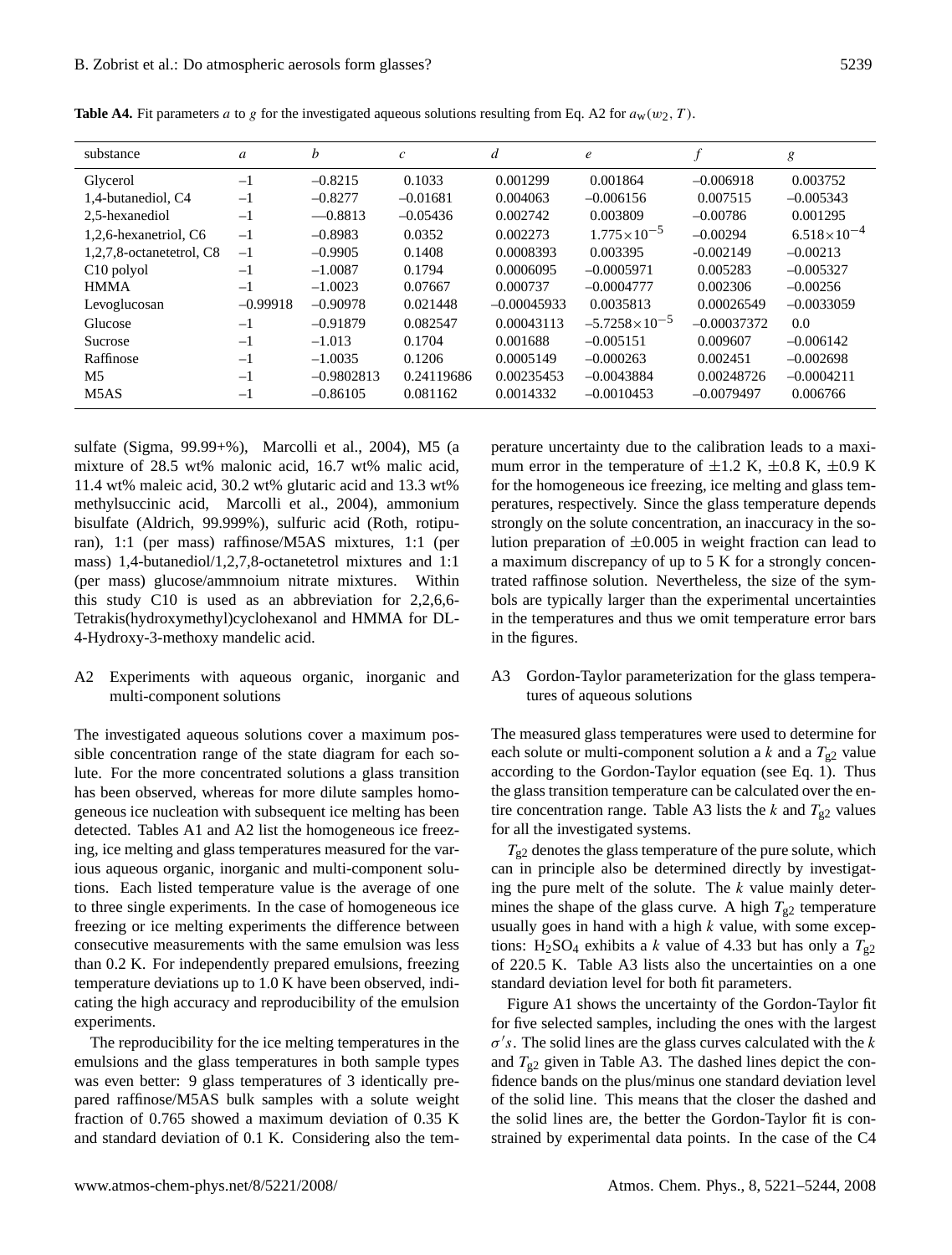

**Fig. A1.** Glass curves, solid lines, for five selected solutes as a function of the solute weight fraction. The symbols are the experimental data points given in Table A1. The solid lines are calculated with Eq. 1 and the dashed lines represent the uncertainty range on a one standard deviation level.



**Fig. A2.** Water activity of aqueous 1,2,6-hexanetriol (red), 2,5 hexanediol (blue) and raffinose (black) solutions as a function of the solute weight fraction measured at 298.15 K. Circles: measurements with error bars of  $\pm 0.005 a_w$  for the red and blue symbols and  $\pm 0.003 a_w$  for the black symbols. The solid curves are calculated according to Eq. A1.



**Fig. A3.** Temperature dependent water activity for aqueous 1,2,6 hexanetriol solutions. Circles: measurements with error bars. Lines: fitted curves according to Eq. A2 with different  $w_2$  values. Red: 0.096, black: 0.199, blue: 0.302, dark green; 0.394, orange: 0.489, magenta: 0.606, light green: 0.672, cyan: 0.794 and brown: 0.897.

polyol, the dashed and the solid lines are almost congruent over the entire concentration range. The maximum difference between the two dashed lines is only 2.6 K. The C4 polyol shows the lowest  $\sigma$  values for both parameters. Raffinose, on the other hand, has one of the highest  $\sigma_k$  values and the highest  $\sigma_{T_{g2}}$ . Nevertheless, the fit quality for raffinose is good as long as  $w_2$  does not exceed the experimental concentration range. From the five samples shown in Fig.A1, one can conclude that the fit quality for all solutes is good in the investigated concentration range, but exhibits larger uncertainties at higher concentrations when experimental data could not be obtained due to the limited solubility of the solutes in water.

A4  $a_w$  parameterization as a function of the temperature and the solute concentration

A proper description of the water activity as a function of the temperature and solute concentration is needed to convert the measured temperatures from a concentration into a water activity scale. Therefore, we measured the water activities of the investigated organic and multi-component solutions with an AquaLab dew point water activity meter (Model 3TE, Decagon devices, USA) in the temperature range from 289 K to 313 K. The standard sample block of the AquaLab with a specified error of  $\pm 0.003$  in  $a_w$  was used for most solutions. For the more volatile polyols (1,4-butanediol, 2,5-hexanediol, 1,2,6-hexanetriol and glycerol) the volatile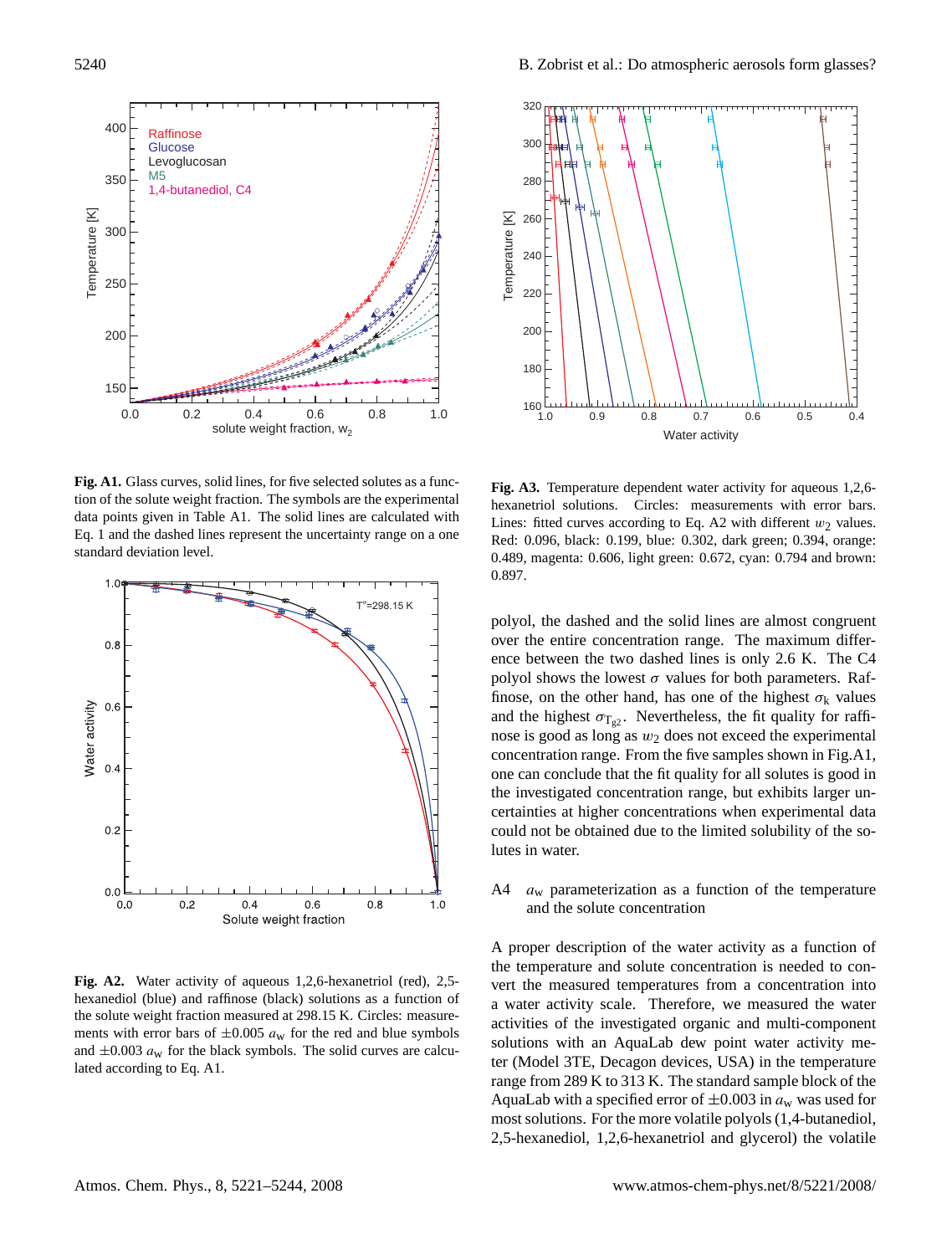sample block had to be used leading to an error of  $\pm 0.005$ in  $a_w$ . Each solution was measured at least three times at each temperature. Additional water activity data were derived from the  $T<sub>m</sub>$  measurements if available and thus the investigated temperature range could be enlarged in maximum down to 252 K.

The fit function for the temperature dependent  $a_w$  values was derived in two steps. First, the dependence of the solute concentration on the water activity was considered at a fixed temperature of  $T^{\Theta}$ =298.15 K. Figure A2 shows the measured  $a_w$  dependence for 1,2,6-hexanetriol, 2,5-hexanediol and raffinose solutions as a function of the weight fraction performed at  $T^{\Theta}$ =298.15 K. The data shows a strong decrease in  $a_w$  with increasing solute concentration. The data points were fitted according to:

$$
a_{w}(w_2, T^{\Theta}) = \frac{(1 + a \cdot w_2)}{(1 + b \cdot w_2 + c \cdot w_2^2)},
$$
 (A1)

where  $w_2$  is the solute weight fraction and  $a, b$  and  $c$  are fit parameters. There exists an excellent agreement between the measured  $a_w$  points and the fit function for all investigated systems.

In a second step, the dependence of the water activity on temperature was examined. The measured data indicate a linear dependence of  $a_w$  on temperature in the investigated temperature range, with the strongest temperature trends observed at medium concentrations, see also Fig. A3. The variation of the temperature dependence as a function of the concentration was approximated by a polynomial function, whereby the slopes at  $a_w$  of 0 and 1 were set to zero. Combining the linear temperature dependence with the concentration dependence yields Eq. A2, which expresses  $a_w$  as a function of the solute weight fraction  $w_2$  and temperature:

$$
a_w(w_2, T) = \frac{(1 + a \cdot w_2)}{(1 + b \cdot w_2 + c \cdot w_2^2)}
$$
  
+(T - T<sup>Θ</sup>) · (d · w<sub>2</sub> + e · w<sub>2</sub><sup>2</sup> + f · w<sub>2</sub><sup>3</sup> + g · w<sub>2</sub><sup>4</sup>), (A2)

Where T is the absolute temperature and  $T^{\Theta}$  = 298.15 K the standard temperature. The variables  $a$  to  $g$  are fit parameters and are listed for all investigated solutes in Table A4. Figure A3 shows the measured  $a_w$  as a function of temperature for aqueous 1,2,6-hexanetriol solutions. The colored lines are calculated according to Eq. (A2). There exists a good agreement with the measured data and the fitted curves confirm the fitting procedure. Assuming that the linear temperature trend of  $a_w$  can be extrapolated to temperature and concentration ranges that are not covered by measurements, Eq. (A2) was used within this study to determine the water activity in the temperature and concentration range of 160 K to 313 K and of 0 to 1, respectively.

*Acknowledgements.* We are grateful for support by the European Commission through the integrated project SCOUT-O3 and by the Swiss National Fund in various projects. The authors thank Thomas Peter for fruitful discussions and help on the manuscript, Greta Stratmann for DSC and water activity measurements of the mixture M5, Birte Riechers for some water activity measurements and Xiaoming He for help to calculate the diffusion coefficients at low temperatures.

Edited by: V. F. McNeill

### **References**

- Ablett, S., Izzard, M. J., and Lillford, P. J.: Differential scanning calorimetric study of frozen sucrose and glycerol solutions, J. Chem. Soc. Faraday Trans., 88, 789–794, 1992.
- Albrecht, B. A.: Aerosols, cloud microphysics and fractional cloudiness, Science, 245, 1227–1230, 1989.
- Angell, C. A.: Formation of glasses from liquids and biopolymers, Science, 267, 1924–1935, 1995.
- Angell, C. A.: Liquid fragility and the glass transition in water and aqueous solutions, Chem. Rev., 102, 2627–2649, 2002.
- Angell, C. A.: Insights into phases of liquid water from study of its unusual glass-forming properties, Science, 319, 582–587, 2008.
- Angell, C. A., Sare, E. J., Donnella, J., and MacFarlane, D. R.: Homogeneous nucleation and glass transition temperatures in solutions of Li salts in  $D_2O$  and  $H_2O$ . Doubly unstable glass regions, J. Phys. Chem., 85, 1461–1464, 1981.
- Atkins, P. W.: Physikalische Chemie, 188–189, VCH, Weinheim, 1996.
- Baynard, T., Garland, R. M., Ravishankara, A. R., Tolbert, M. A., and Lovejoy, E. R.: Key factors influencing the relative humidity dependence of aerosol light scattering, Geophys. Res. Lett., 33, L06813, doi:10.1029/2005GL024 898, 2006.
- Blond, G., Simatos, D., Catté, M., Dussap, C. G., and Gros, J. B.: Modeling of the water-sucrose state diagram below 0°C, Carbohydr. Res., 298, 139–145, 1997.
- Carrico, C. M., Kus, P., Rood, M. J., Quinn, P. K., and Bates, T. S.: Mixtures of pollution, dust, sea salt, and volcanic aerosol during ACE-Asia: Radiative properties as a function of relative humidity, J. Geophys. Res., 108(D23), 8650, doi:10.1029/2003JD00340, 2003.
- Clegg, S. L., Brimblecombe, P., and Wexler, A. S.: Thermodynamic model of the system  $H^+$ -NH<sub>4</sub><sup>-</sup>-SO<sub>4</sub><sup>2-</sup>-NO<sub>3</sub><sup>-</sup>-H<sub>2</sub>O at tropospheric temperatures, J. Phys. Chem. A, 102, 2137–2154, 1998.
- Colberg, C. A., Luo, B. P., Wernli, H., Koop, T., and Peter, T.: A novel model to predict the physical state of atmospheric H2SO4/NH3/H2O aerosol particles, Atmos. Chem. Phys., 3, 909–924, 2003.
- Craig, D. Q. M., Royall, P. G., Kett, V. L., and Hopton, M. L.: The relevance of the amorphous state to pharmaceutical dosage forms: glassy drugs and freeze dried systems, Int. J. Pharm., 179, 179–207, 1999.
- Cziczo, D. J., DeMott, P. J., Brooks, S. D., Prenni, A. J., Thomson, D. S., Baumgardner, D., Wilson, J. C., Kreidenweis, S. M., and Murphy, D. M.: Observations of organic species and atmospheric ice formation, Geophys. Res. Lett., 31, L12116, doi:10.1029/2004GL019822, 2004.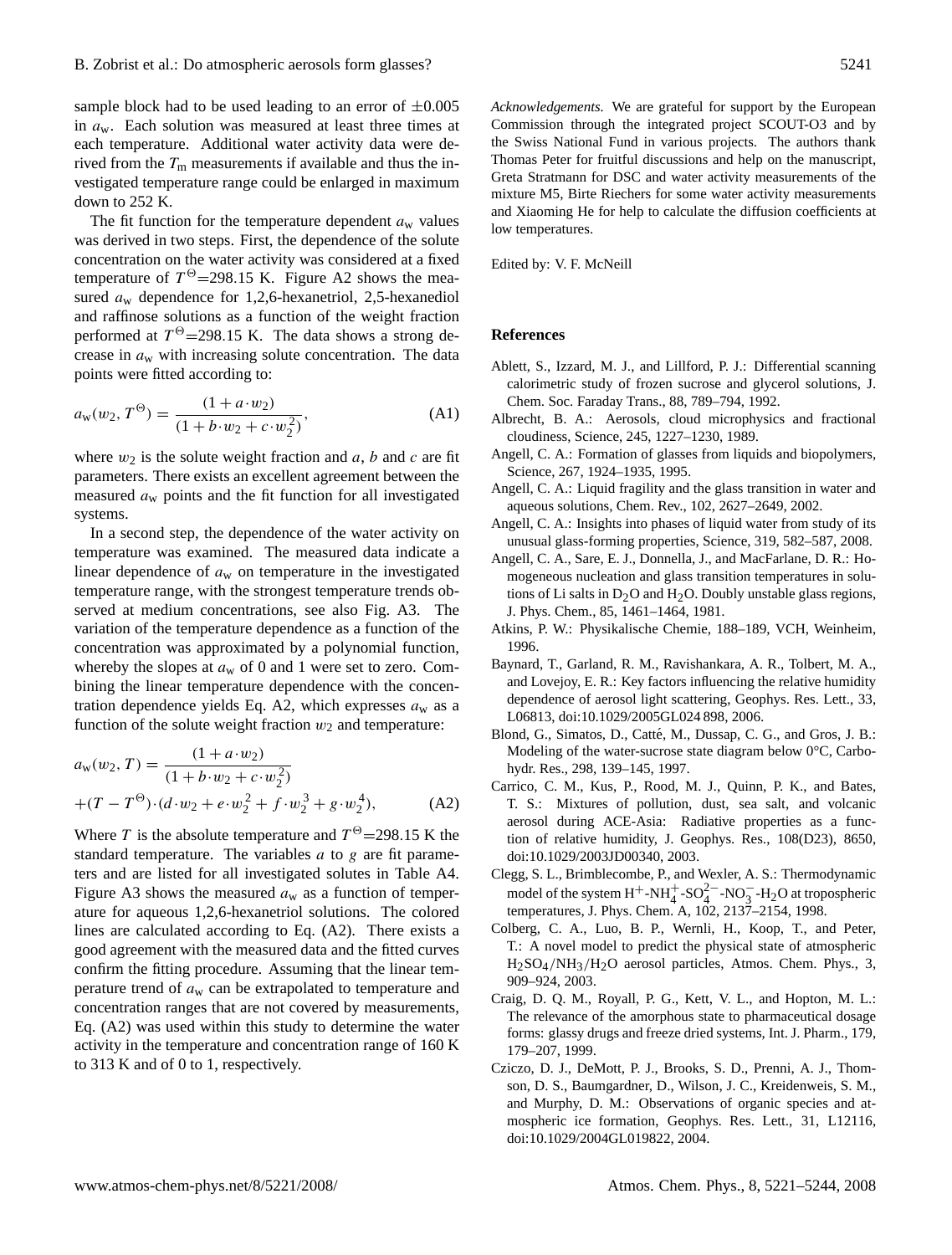- Debenedetti, P. G.: Metastable liquids, 235–239, Princeton University Press, Princeton NJ, 1996.
- Debenedetti, P. G. and Stillinger, F. H.: Supercooled liquids and the glass transition, Nature, 410, 259–267, 2001.
- Decesari, S., Fuzzi, S., Facchini, M. C., Mircea, M., Emblico, L., Cavalli, F., Maenhaut, W., Chi, X., Schkolnik, G., Falkovich, A., Rudich, Y., Claeys, M., Pashynska, V., Vas, G., Kourtchev, I., Vermeylen, R., Hoffer, A., Andreae, M. O., Tagliavini, E., Moretti, F., and Artaxo, P.: Characterization of the organic composition of aerosols from Rondônia, Brazil, during the LBA-SMOCC 2002 experiment and its representation through model compounds, Atmos. Chem. Phys., 6, 375–402, 2006, http://www.atmos-chem-phys.net/6/375/2006/.
- DeMott, P. J., Cziczo, D. J., Prenni, A. J., Murphy, D. M., Kreidenweis, S. M., Thomson, D. S., Borys, R., and Rogers, D. C.: Measurements of the concentration and composition of nuclei for cirrus formation, Proc. Natl. Acad. Sci., 100, 14 655–14 660, 2003.
- Denkenberger, K. A., Moffet, R. C., Holecek, J. C., Rebotier, T. P., and Prather, K. A.: Real-time, single-particle measurements of oligomers in aged ambient aerosol particles, Environ. Sci. Technol., 41, 5439–5446, 2007.
- Ediger, M. D., Angell, C. A., and Nagel, S. R.: Supercooled liquids and glasses, J. Phys. Chem., 100, 13 200–13 212, 1996.
- Ervens, B., Feingold, G., Frost, G. J., and Kreidenweis, S. M.: A modeling study of aqueous production of dicarboxylic acids: 1. Chemical pathways and speciated organic mass production, J. Geophys. Res., 109, D15205, doi:10.1029/2003JD004387, 2004.
- Fisseha, R., Dommen, J., Gaeggeler, K., Weingartner, E., Samburova, V., Kalberer, M., and Baltensperger, U.: Online gas and aerosol measurement of water soluble carboxylic acids in Zurich, J. Geophys. Res., 111, D12316, doi:10.1029/2005JD006782, 2006.
- Folmer, J. C. W. and Franzen, S.: Study of polymer glasses by modulated differential scanning calorimetry in the undergraduate physical chemistry laboratory, J. Chem. Educ., 80, 813–818, 2003.
- Fredenslund, A., Jones, R. L., and Prausnitz, J. M.: Groupcontribution estimation of activity-coefficients in nonideal liquid-mixtures, AIChE J., 21, 1086–1099, 1975.
- Gable, C. M., Betz, H. F., and Maron, S. H.: Phase equilibria of the system sulfur trioxide-water, J. Am. Chem. Soc., 72, 1445–1448, 1950.
- Gordon, M. and Taylor, J. S.: Ideal copolymers and the 2nd-order transitions of synthetic rubbers 1. Non-crystalline copolymers, J. Appl. Chem., 2, 493–500, 1952.
- Graham, B., Mayol-Bracero, O. L., Guyon, P., Roberts, G. C., Decesari, S., Facchini, M. C., Artaxo, P., Maenhaut, W., Köll, P., and Andreae, M. O.: Water-soluble organic compounds in biomass burning aerosols over Amazonia 1. Characterization by NMR and GC-MS, J. Geophys. Res., 107(D20), 8047, doi:10.1029/2001JD000336, 2002.
- Hancock, B. C. and Zografi, G.: Characteristics and significance of the amorphous state in pharmaceutical systems, J. Pharm. Sci., 86, 1–12, 1997.
- Hansen, J. E., Sato, M., Lacis, A., Ruedy, R., Tegen, I., and Matthews, E.: Climate forcings in the Industrial Era, Proc. Natl. Acad. Sci., 95, 12 753–12 758, 1998.
- Haywood, J. and Boucher, O.: Estimates of the direct and indirect

radiative forcing due to tropospheric aerosols: A review, Rev. Geophys., 38, 513–543, 2000.

- He, X., Fowler, A., and Toner, M.: Water activity and mobility in solutions of glycerol and small molecular weight sugars: Implication for cryo- and lyopreservation, J. Appl. Phys., 100, 074702; doi:10.1063/1.2434975, 2006.
- IPCC(2007), Solomon, S., Qin, D., Manning, M., Chen, Z., Marquis, M., Averyt, K. B., Tignor, M., and Miller, H. L.: Climate Change 2007: The physical science basis. Contribution of working group I to the Fourth Assessment Report of the Intergovernmental Panel on Climate Change, Cambridge University Press, Cambridge, United Kingdom and New York, NY, USA, 2007.
- Jensen, E. J., Smith, J. B., Pfister, L., Pittman, J. V., Weinstock, E. M., Sayres, D. S., Herman, R. L., Troy, R. F., Rosenlof, K., Thompson, T. L., Fridlind, A. M., Hudson, P. K., Cziczo, D. J., Heymsfield, A. J., Schmitt, C., and Wilson, J. C.: Ice supersaturations exceeding 100% at the cold tropical tropopause: implications for cirrus formation and dehydration, Atmos. Chem. Phys., 5, 851–862, 2005.
- Johari, G. P., Hallbrucker, A., and Mayer, E.: The glass-liquid transition of hyperquenched water, Nature, 330, 552–553, 1987.
- Kalberer, M., Paulsen, D., Sax, M., Steinbacher, M., Dommen, J., Prevot, A. S. H., Fisseha, R., Weingartner, E., Frankevich, V., Zenobi, R., and Baltensperger, U.: Identification of polymers as major components of atmospheric organic aerosols, Science, 303, 1659–1662, 2004.
- Kanakidou, M., Seinfeld, J. H., Pandis, S. N., Barnes, I., Dentener, F. J., Facchini, M. C., Van Dingenen, R., Ervens, B., Nenes, A., Nielsen, C. J., Swietlicki, E., Putaud, J. P., Balkanski, Y., Fuzzi, S., Horth, J., Moortgat, G. K., Winterhalter, R., Myhre, C. E. L., Tsigaridis, K., Vignati, E., Stephanou, E. G., and Wilson, J.: Organic aerosol and global climate modelling: a review, Atmos. Chem. Phys., 5, 1053–1123, 2005.
- Kanno, H. and Itoi, H.: Glass formation study of sulphuric acid (in Japanese), Ryusan to Kogyo, 37, 181–187, 1984.
- Kärcher, B. and Koop, T.: The role of organic aerosols in homogeneous ice formation, Atmos. Chem. Phys., 5, 703–714, 2005.
- Katkov, I. I. and Levine, F.: Prediction of the glass transition temperature of water solutions: comparison of different models, Cryobiology, 49, 62–82, 2004.
- Kawamura, K. and Ikushima, K.: Seasonal changes in the distribution of dicarboxylic acids in the urban atmosphere, Environ. Sci. Technol., 27, 2227–2235, 1993.
- Kawamura, K., Seméré, R., Imai, Y., Fujii, Y., and Hayashi, M.: Water soluble dicarboxylic acids and related compounds in Antarctic aerosols, J. Geophys. Res., 101(D13), 18 721–18 728, 1996a.
- Kawamura, K., Kasukabe, H., and Barrie, L. A.: Source and reaction pathways of dicarboxylic acids, ketoacids and dicarbonyls in Arctic aerosols: One year of observations, Atmos. Env., 30, 1709–1722, 1996b.
- Kerč, J. and Srčič, S.: Thermal analysis of glassy pharmaceuticals, Thermochimica Acta, 248, 81–95, 1995.
- Kilmartin, P. A., Reid, D. S., and Samson, I.: The measurement of the glass transition temperature of sucrose and maltose solutions with added NaCl, J. Sci. Food Agric., 80, 2196–2202, 2000.
- Kiss, G., Tombácz, E., Varga, B., Alsberg, T., and Persson, L.: Estimation of the average molecular weight of humic-like substances isolated from fine atmospheric aerosol, Atmos. Env., 37, 3783–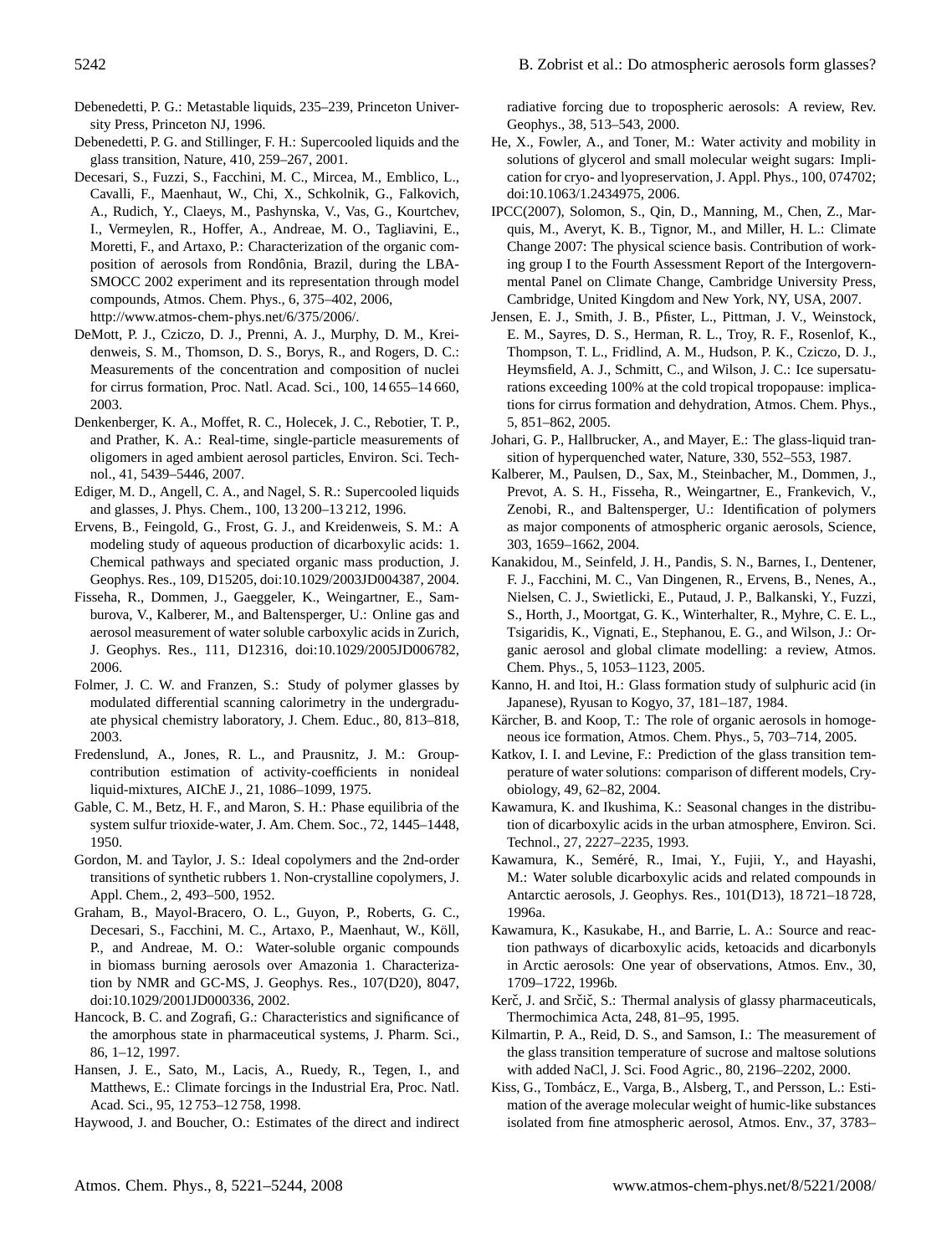3794, 2003.

- Kohl, I., Bachmann, L., Hallbrucker, A., Mayer, E., and Loerting, T.: Liquid-like relaxation in hyperquenched water at ≤140 K, Phys. Chem. Chem. Phys., 7, 3210–3220, 2005.
- Koleske, J. V. and Lundberg, R. D.: Lactone polymers. I. Glass transition temperature of poly-epsilon-caprolactone by means of compatible polymer mixtures, J. Polym. Sci. A, 7, 795–807, 1969.
- Koop, T.: The water activity of aqueous solutions in equilibrium with ice, Bull. Chem. Soc. Jpn., 75, 2587–2588, 2002.
- Koop, T., Luo, B. P., Tsias, A., and Peter, T.: Water activity as the determinant for homogeneous ice nucleation in aqueous solutions, Nature, 406, 611–614, 2000.
- Krivácsy, Z., Gelencsér, A., Kiss, G., Mészáros, E., Molnár, A., Hoffer, A., Mészáros, T., Sárvári, Z., Temesi, D., Varga, B., Baltensperger, U., Nyeki, S., and Weingartner, E.: Study on the chemical character of water soluble organic compounds in fine atmospheric aerosol at the Jungfraujoch, J. Atmos. Chem., 39, 235–259, 2001.
- Krivacsy, Z., Kiss, G., Ceburnis, D., Jennings, G., Maenhaut, W., ´ Salma, I., and Shooter, D.: Study of water-soluble atmospheric humic matter in urban and marine environments, Atmos. Res., 87, 1–12, 2008.
- Langer, R. and Vacanti, J. P.: Tissue engineering, Science, 260, 920–926, 1993.
- Lawson, R. P., Pilson, B., Baker, B., Mo, Q., Jensen, E., Pfister, L., and Bui, P.: Aircraft measurement of microphysical properties of subvisible cirrus in the tropical tropopause layer, Atmos. Chem. Phys., 8, 1609–1620, 2008.
- Lerici, C. R., Piva, M., and Rosa, M. D.: Water activity and freezing point depression of aqueous solutions and liquid foods, J. Food Sci., 48, 1667–1669, 1983.
- Levine, H. and Slade, L.: A polymer physico-chemical approach to the study of commercial Starch Hydrolysis Products (SHPs), Carbohydr. Polym., 6, 213–244, 1986.
- Lohmann, U. and Feichter, J.: Global indirect aerosol effects: a review, Atmos. Chem. Phys., 5, 715–737, 2005.
- Luyet, B. and Rasmussen, D.: Study by differential thermal analysis of the temperatures of instability of rapidly cooled solutions of glycerol, ethylene glycol, sucrose and glucose, Biodynamica, 10, 167–191, 1968.
- Maltini, E., Anese, M., and Shtylla, I.: State diagrams of some organic acid-water systems of interest in food, Cryoletters, 18, 263–268, 1997.
- Marcolli, C., Luo, B. P., and Peter, T.: Mixing of the organic aerosol fractions: Liquids as the thermodynamically stable phases, J. Phys. Chem. A, 108, 2216–2224, 2004.
- Martin, S. T.: Phase transitions of aqueous atmospheric particles, Chem. Rev., 100, 3403–3453, 2000.
- Middlebrook, A. M., Murphy, D. M., and Thomson, D. S.: Observations of organic material in individual marine particles at Cape Grim during the First Aerosol Characterization Experiment (ACE 1), J. Geophys. Res., 103, 16 475–16 483, 1998.
- Miyata, K. and Kanno, H.: Supercooling behavior of aqueous solutions of alcohols and saccharides, J. Mol. Liquids, 119, 189–193, 2005.
- Möhler, O., Linke, C., Saathoff, H., Schnaiter, M., Wagner, R., Mangold, A., Krämer, M., and Schurath, U.: Ice nucleation on flame soot aerosol of different organic carbon content, Meteorol.

Z., 48, 477–484, 2005.

- Murphy, D. M., Cziczo, D. J., Froyd, K. D., Hudson, P. K., Matthew, B. M., Middlebrook, A. M., Peltier, R. E., Sullivan, A., Thomson, D. S., and Weber, R. J.: Single-particle mass spectrometry of tropospheric aerosol particles, J. Geophys. Res., 111, D23S32, doi:10.1029/2006JD007340, 2006.
- Murray, B. J.: Inhibition of ice crystallisation in highly viscous aqueous organic acid droplets, Atmos. Chem. Phys. Discuss., 8, 8743–8771, 2008a.
- Murray, B. J.: Enhanced formation of cubic ice in aqueous organic acid droplets, Environ. Res. Lett., 3, 025008, doi:10.1088/1748– 9326/3/2/025008, 2008b.
- Narukawa, M., Kawamura, K., Okada, K., Zaizen, Y., and Makino, Y.: Aircraft measurements of dicarboxylic acids in the free tropospheric aerosols over the western to central North Pacific, Tellus, 55B, 777–786, 2003.
- Novakov, T., Hegg, D. A., and Hobbs, P. V.: Airborne measurements of carbonaceous aerosols on the East Coast of the United States, J. Geophys. Res., 102(D25), 30 023–30 030, 1997.
- Pegg, D. E. and Karow, A. M. E.: The biophysics of organ cryopreservation, 147–171, Plenum Pres, New York, 1987.
- Peter, T., Marcolli, C., Spichtinger, P., Corti, T., Baker, M. B., and Koop, T.: When dry air is too humid, Science, 314, 1399–1402, 2006.
- Quinn, P. K., Bates, T. S., Baynard, T., Clarke, A. D., Onasch, T. B., Wang, W., Rood, M. J., Andrews, E., Allan, J., Carrico, C. M., Coffman, D., and Worsnop, D.: Impact of particulate organic matter on the relative humidity dependence of light scattering: A simplified parameterization, Geophys. Res. Lett., 32, L22809, doi:10.1029/2005GL024322, 2005.
- Rampp, M., Buttersack, C., and Lüdemann, H. D.: c, T-dependence of the viscosity and the self-diffusion coefficients in some aqueous carbohydrate solutions, Carbohydr. Res., 328, 561–572, 2000.
- Rasmussen, D. H. and MacKenzie, A. P.: Effect of solute on icesolution interfacial free energy; calculation from measured homogeneous nucleation temperatures, in: Water structure at the water polymer interface, edited by Jellinek, H. H. G., pp. 126– 145, Plenum Press, New York, 1972.
- Rogge, W. F., Mazurek, M. A., Hildemann, L. M., Cass, G. R., and Simoneit, B. R. T.: Quantification of urban organic aerosols at a molecular level: Identification, abundance and seasonal variation, Atmos. Env., 27A, 1309–1330, 1993.
- Roos, Y. H.: Melting and glass transitions of low molecular weight carbohydrates, Carbohydr. Res., 238, 39–48, 1993.
- Satoh, K. and Kanno, H.: Anomalous crystallization behavior in the glass forming composition region of the  $H<sub>2</sub>O-HNO<sub>3</sub>$ -system, Bull. Chem. Soc. Jpn., 55, 1645–1646, 1982.
- Saxena, P. and Hildemann, L. M.: Water-soluble organics in atmospheric particles: A critical review of the literature and application of thermodynamics to identify candidate compounds, J. Atmos. Chem., 24, 57–109, 1996.
- Seo, J. A., Kim, S. J., Oh, J., Kim, H. K., Hwang, Y. H., and Yang, Y. S.: Brillouin scattering and DSC studies of glass transition temperatures of glucose-water mixtures, J. Korean Phys. Soc., 44, 523–526, 2004.
- Shalaev, E. Y., Franks, F., and Echlin, P.: Crystalline and amorphous phases in the ternary system water-sucrose-sodium chloride, J. Phys. Chem., 100, 1144–1152, 1996.